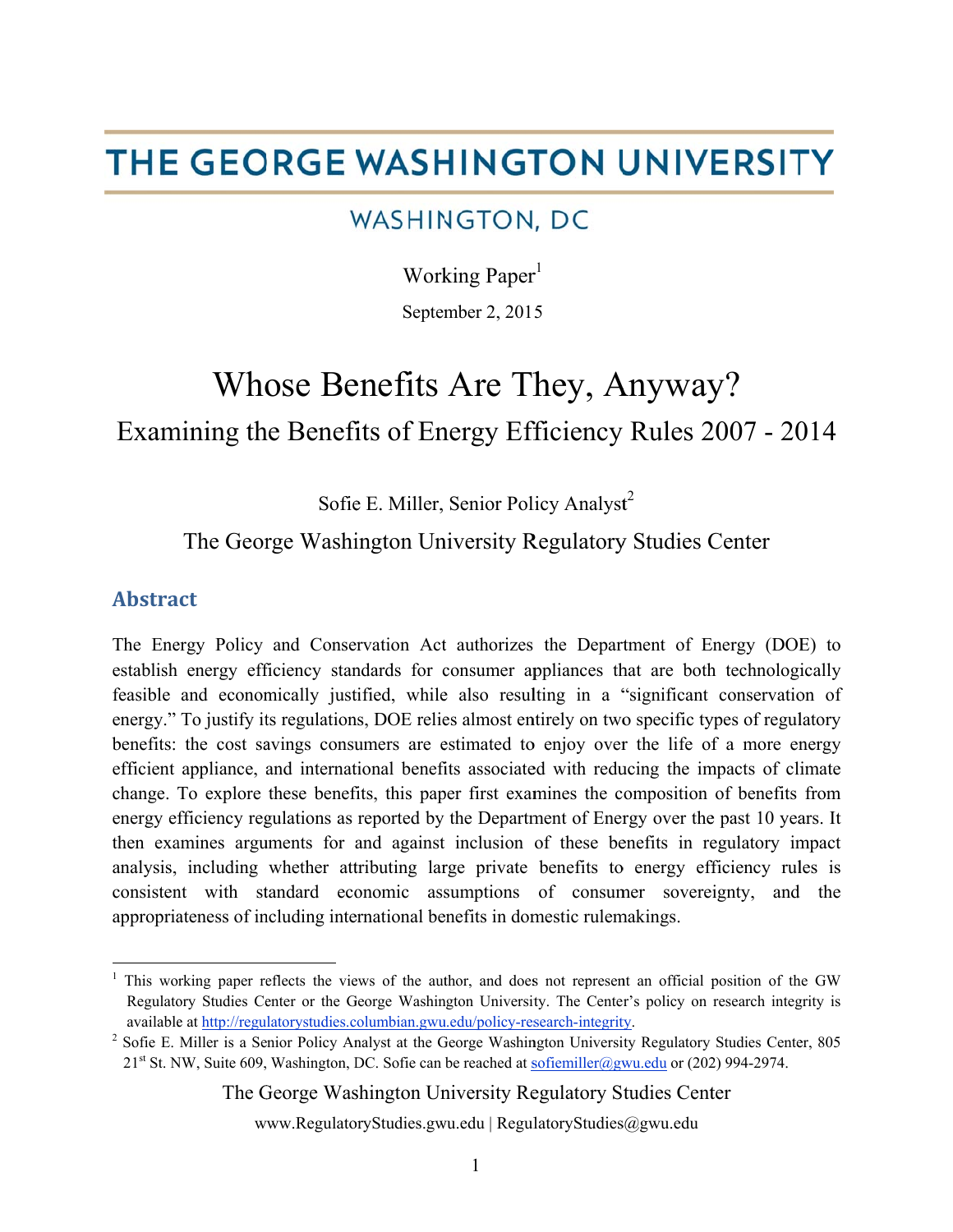#### **Introduction**

In the past decade, government agencies have greatly increased the number of regulations establishing energy efficiency standards for household and commercial appliances. For example, in 2014, federal regulations setting energy efficiency standards accounted for \$7.65 billion in annualized regulatory benefits.<sup>3</sup>

Because these regulations target common household appliances, they affect nearly all households. The Department of Energy (DOE) has recently finalized energy conservation standards for residential dishwashers,<sup>4</sup> microwaves,<sup>5</sup> clothes washers,<sup>6</sup> furnaces, and air conditioners, $\frac{7}{1}$  appliances that most households rely on for everyday tasks. Each of these regulations increases the price of appliances in return for reducing long-term energy usage and energy bills.

Due to the scope of these rules, it is important to examine the rationale that regulators use to justify them. In the past decade especially, federal regulators have cited behavioral economics and "consumer irrationality" to justify standards that limit the amount of electricity and water that appliances can use. Because they comprise such a large proportion of overall regulatory benefits—and because they affect all households—these rules, and their justification, merit a closer look.

First, this paper examines the statutory authority underpinning DOE energy efficiency standards, and the market failures that these rules purportedly address. Second, it assesses the composition of the benefits that DOE claims result from its rules finalized between 2007 and 2014, and explains the ramifications of including private benefits and benefits to citizens of other countries in a traditional benefit-cost analysis. Third, it concludes with recommendations to policymakers who promote energy efficiency standards and analysts who seek to understand the role of consumer choice in constructing policies to reduce energy use.

<u>.</u>

### The George Washington University Regulatory Studies Center

<sup>3</sup> Author calculation based on annualized benefit numbers reported in DOE final rules. Numbers are reported in 2010\$. See *Appendix B* for detailed benefit information on final rules, and see *Appendix C* for annual benefit information on included rules. 4

<sup>&</sup>lt;sup>4</sup> 77 FR 31917

<sup>5</sup> 78 FR 36315

<sup>6</sup> 77 FR 32307

<sup>7</sup> 76 FR 37407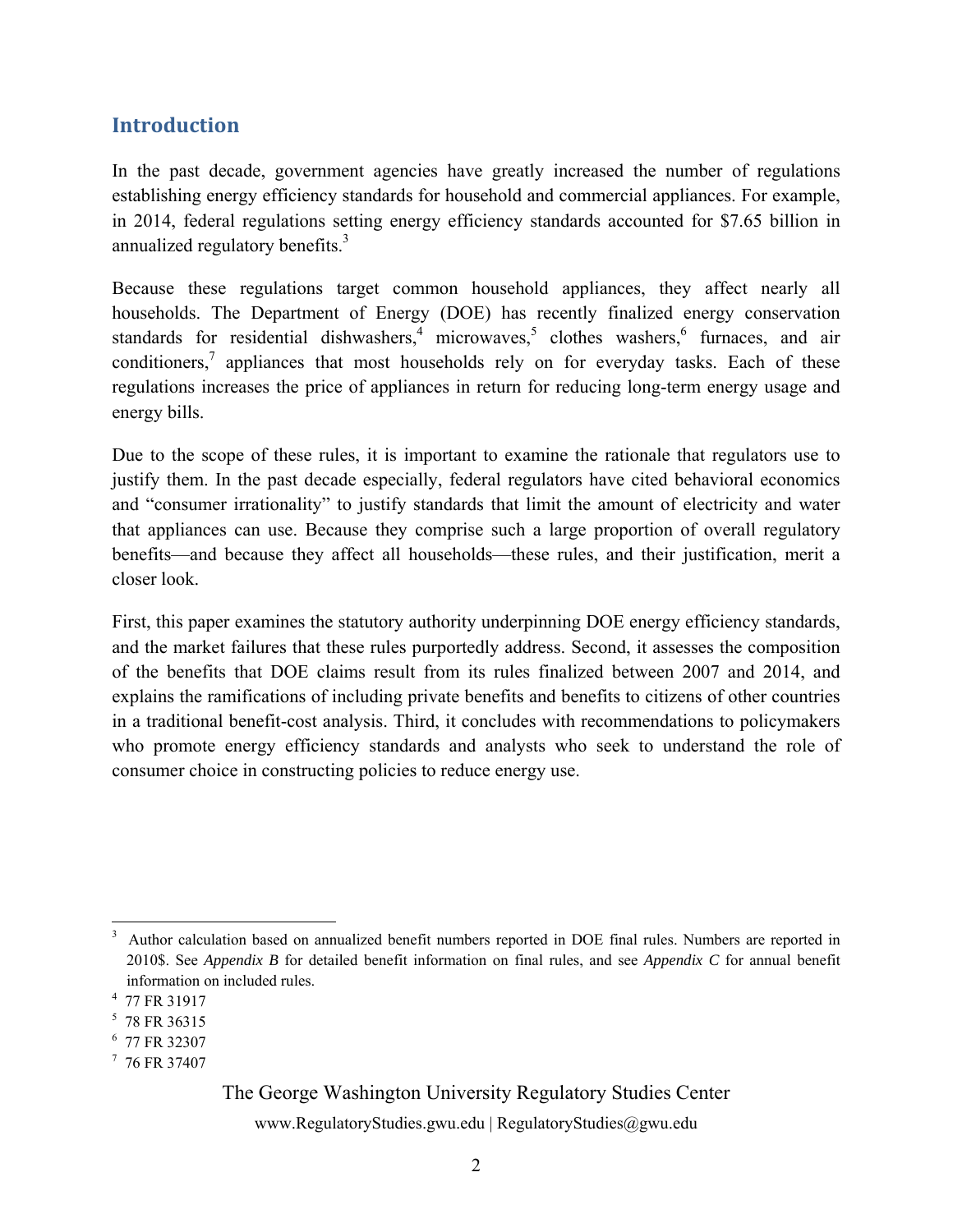#### **Statutory Authority**

The Energy Policy and Conservation Act of 1975 (EPCA) authorizes DOE to establish energy conservation standards for consumer appliances that are both technologically feasible and economically justified, while also resulting in a "significant conservation of energy."<sup>8</sup> EPCA requires DOE to establish energy and water efficiency standards for twenty different categories of covered consumer products, including refrigerators, freezers, furnaces, dishwashers, clothes dryers, televisions, faucets, and lamps.<sup>9</sup>

In addition to this wide range of explicitly covered appliances, EPCA also gives DOE the authority to establish energy conservation standards for "[a]ny other type of consumer product which the Secretary classifies as a covered product under subsection (b)."<sup>10</sup> This subsection of the Act allows the Secretary broad discretion in classifying consumer products as a "covered product" if he or she determines that:

(A) classifying products of such type as covered products is necessary or appropriate to carry out the purposes of this Act, and

(B) average annual per-household energy use by products of such type is likely to exceed 100 kilowatt-hours (or its Btu equivalent) per year.<sup>11</sup>

Since energy use is a function of water use in many appliances (e.g., clothes or dish washers), the statute gives the Department authority to regulate energy and water usage of a wide swath of products used every day in nearly every American household.

The EPCA also delegates authority to DOE to establish energy conservation standards for twelve classes of commercial appliances, including commercial ice machines, air conditioners, heating equipment, walk-in coolers and freezers, and commercial clothes washers.<sup>12</sup> Beyond these explicitly covered products, DOE also has authority to regulate "[a]ny other type of industrial equipment which the Secretary classifies as covered equipment under section 341(b)."

The number of energy efficiency standards promulgated by the federal government has increased rapidly since passage of the Energy Independence and Security Act of 2007 (EISA), which amended the EPCA to increase Corporate Average Fuel Economy (CAFE) standards and

The George Washington University Regulatory Studies Center

 $\overline{a}$  $8$  42 U.S.C. 6295(o)(3)(B) and 6313(d)(4) (http://www.gpo.gov/fdsys/pkg/USCODE-2013-title42/html/USCODE-2013-title42-chap77-subchapIII-partA-sec6295.htm)<br>
9 Energy Policy and Conservation Act, as amended, §322 (http://legcounsel.house.gov/Comps/EPCA.pdf)

<sup>&</sup>lt;sup>10</sup> Energy Policy and Conservation Act, as amended, §322(a) ( $\frac{http://legcounsel.house.gov/Comps/EPCA.pdf}{http://legcounsel.house.gov/Comps/EPCA.pdf}$ <br><sup>11</sup> Energy Policy and Conservation Act, as amended, §322(b) ( $\frac{http://legcounsel.house.gov/Comps/EPCA.pdf}{http://legcounsel.house.gov/Comps/EPCA.pdf}$ <br><sup>12</sup> Energy Polic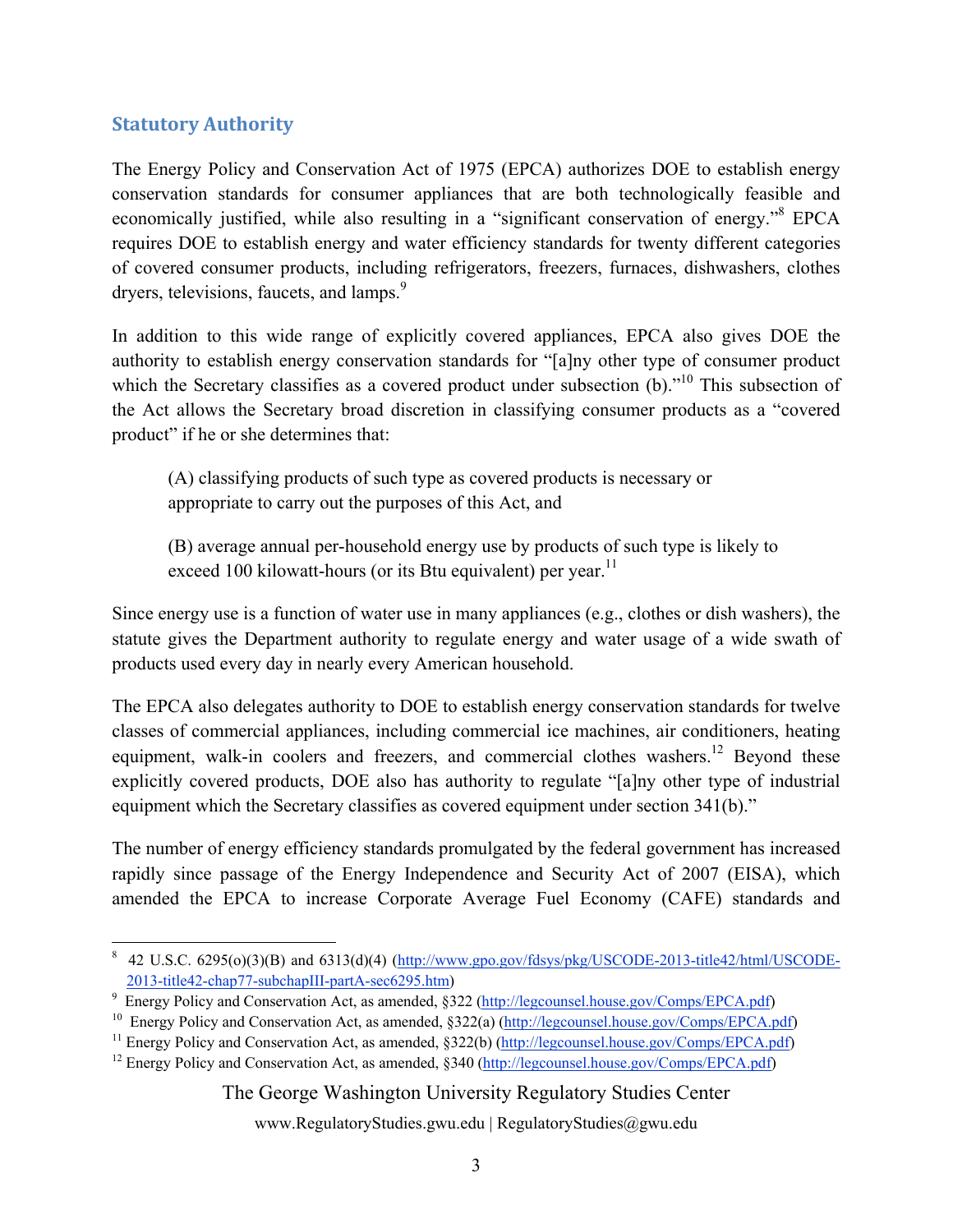efficiency standards for energy-using durables. Figure 1 below shows the number of significant energy efficiency rules finalized by DOE from 1987 – 2014.



*Figure 1* displays counts of energy efficiency rules finalized by the Department of Energy each year between 1987 and 2014. This figure measures only significant rules reviewed by the Office of Information and Regulatory Affairs.

*Source*: Mannix & Dudley, "The Limits of Irrationality as the Rationale for Regulation." *Journal of Policy Analysis and Management*, Summer 2015.

The semiannual Unified Agenda, published by the Office of Management and Budget (OMB), lists ongoing and upcoming regulations planned by agencies for the year ahead. The Spring 2015 Unified Agenda listed four energy efficiency standards from DOE in the prerule stage, twentyone standards in the proposed rule stage, and ten in the final rule stage,  $13$  indicating that federal regulators do not plan to slow the promulgation of energy efficiency rules any time soon.

#### **Market Failure**

 $\overline{a}$ 

In 1993, President Clinton signed Executive Order 12866, which laid out the principles of regulation that underpin the current American regulatory system. These principles have been upheld by every president since, and were recently reinforced by President Obama's Executive

<sup>&</sup>lt;sup>13</sup> These counts do not include test procedures for energy efficiency which, while integral to the promulgation of energy efficiency rules, do not in themselves establish energy conservation standards.

www.RegulatoryStudies.gwu.edu | RegulatoryStudies@gwu.edu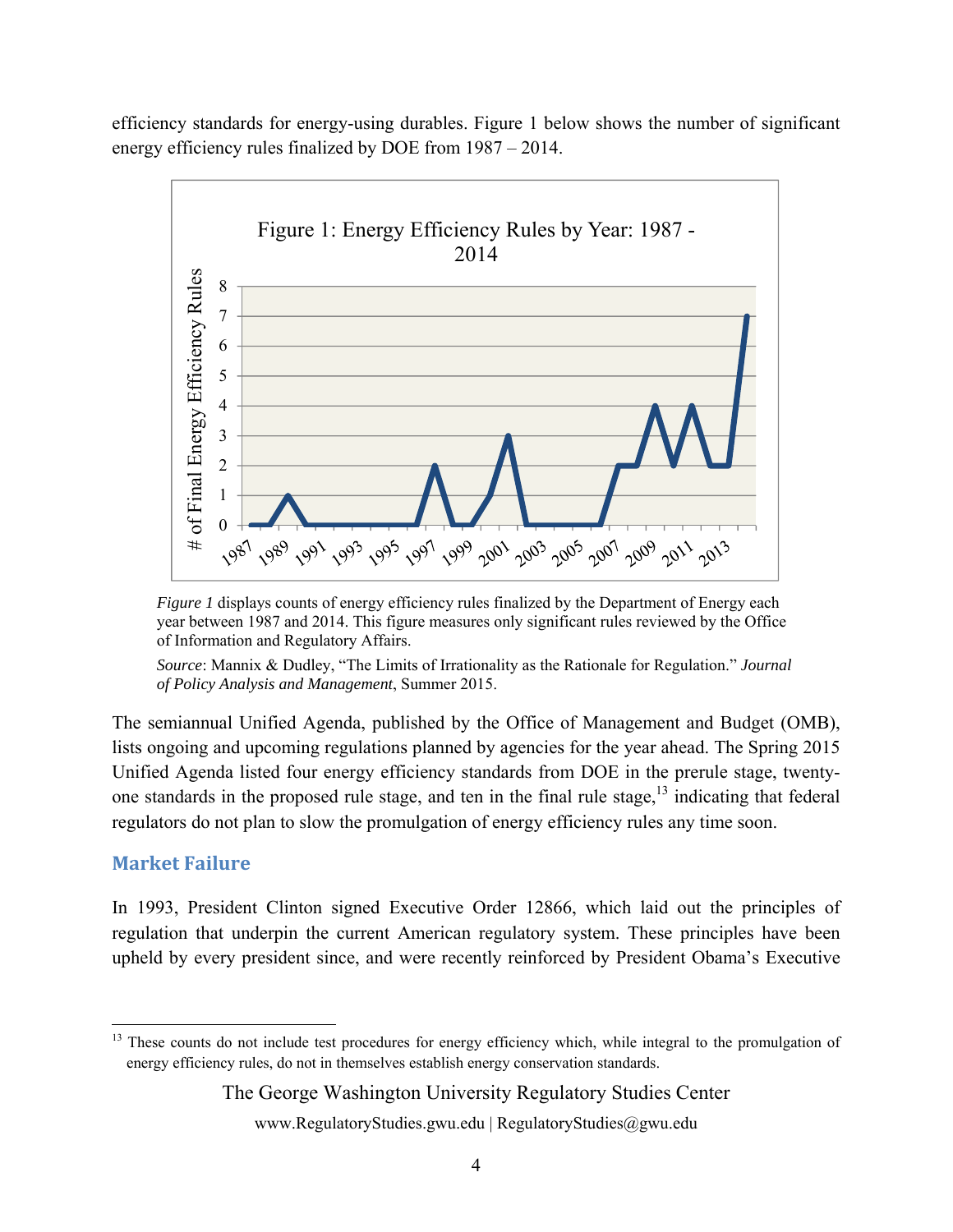Order 13563. When regulating energy efficiency, DOE is required by Section 1(a) of Executive Order 12866 to identify the problem that it is attempting to solve with its regulation:

Federal agencies should promulgate only such regulations as are required by law, are necessary to interpret the law, or are made necessary by compelling public need, such as material failures of private markets to protect or improve the health and safety of the public, the environment, or the well-being of the American people.14

The language of EO 12866 clearly indicates that an agency should not promulgate a regulation that is not made necessary by a failure of private markets or other compelling public need unless it is statutorily required. DOE is required by statute to issue energy efficiency standards for many residential and commercial appliances. As directed by EO 12866, in a recent rule DOE identified several problems that its efficiency rules are intended to address:

The problems these proposed standards address are as follows:

(1) There is a lack of consumer information and/or information processing capability about energy efficiency opportunities in the home appliance market.

(2) There is asymmetric information (one party to a transaction has more and better information than the other) and/or high transactions costs (costs of gathering information and effecting exchanges of goods and services).

(3) There are external benefits resulting from improved energy efficiency of residential furnace fans that are not captured by the users of such equipment. These benefits include externalities related to environmental protection and energy security that are not reflected in energy prices, such as reduced emissions of greenhouse gases. $15$ 

The types of market failure that typically are used to justify government intervention fall into one of the following categories: externalities, monopoly power, and asymmetric information. DOE's claim is that two types of market failure could potentially be addressed by setting energy efficiency standards for commercial and residential equipment.

First, energy used to power appliances results in some greenhouse gas emissions. Because the social cost of greenhouse gas emissions may not be fully represented in the price of energy, these emissions are externalities which regulatory policies could address. By this reasoning, as DOE notes in its third point above, increasing energy efficiency creates external benefits that are not otherwise internalized by consumers or businesses.

 $\overline{a}$ 

The George Washington University Regulatory Studies Center

<sup>&</sup>lt;sup>14</sup> Exec. Order No. 12866, Regulatory Planning and Review,  $\S1(a)$ .

<sup>&</sup>lt;sup>15</sup> 78 FR 64132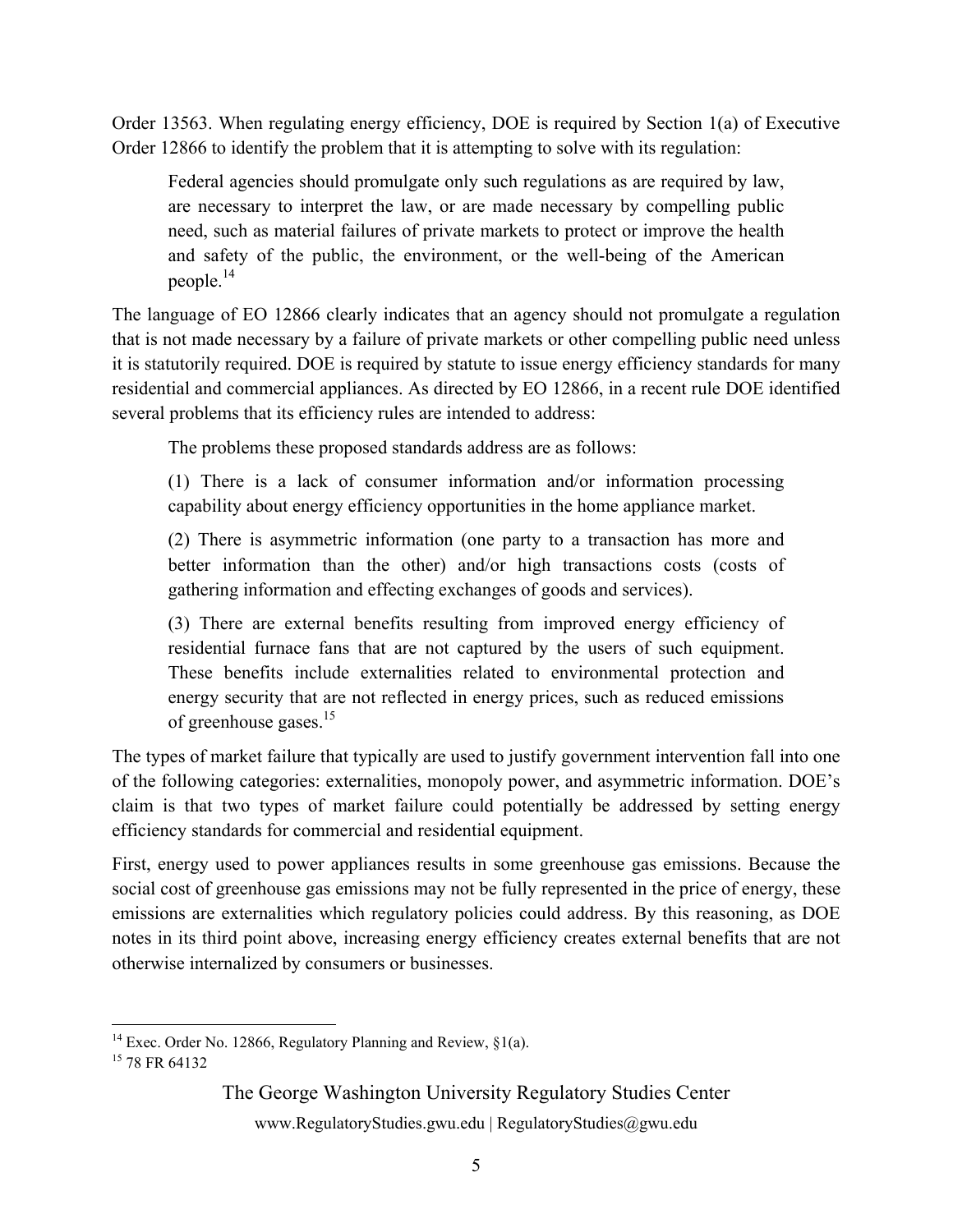However, DOE's energy efficiency standards do not ultimately address this market failure. As examined later in this paper, the environmental benefits of these rules are so small relative to the private benefits, and relative to the upfront costs, that reduced externalities alone do not justify the standards. While reducing carbon emissions may be a worthwhile goal for regulation, these rules only tangentially reduce carbon emissions, and primarily focus on reduced energy expenditures by consumers $^{16}$  and businesses.

Second, DOE argues that consumers and businesses are currently choosing appliances with higher long-term energy costs than other available appliances, which may indicate that they do not have sufficient information about the energy cost savings that higher-efficiency products make possible. DOE presumes that these choices result from an information asymmetry in which consumers and businesses do not have the relevant information to purchase the appliances that suit their needs. This asymmetric information, if it exists, could be remedied by improved labeling or other types of consumer education campaigns.

However, these rules do not address information asymmetry in the marketplace by promoting labeling requirements or other standards that could improve the quality of information available to consumers, even though EPCA grants the Department broad authority to require labeling of energy-using products:

(6) AUTHORITY TO INCLUDE ADDITIONAL PRODUCT CATEGORIES.— The Commission may, by regulation, require labeling or other disclosures in accordance with this subsection for any consumer product not specified in this subsection or section 322 if the Commission determines that labeling for the product is likely to assist consumers in making purchasing decisions.<sup>17</sup>

Despite this authority, and the relatively low cost of implementing labeling requirements, DOE does not rely heavily on labeling or other disclosures that would communicate potential energy savings to consumers. Instead, these rules ban products from the marketplace, which restricts choice rather than improving information.

While it does not fall into the category of a traditional market failure, the Department also intends for its rules to address consumers' lack of "information processing capability," as DOE notes in the rule text cited above. It is clear from the text of DOE's rules that the Department believes consumers are not adequately equipped to trade off upfront price increases against longterm energy savings. Overcoming this presumed consumer cognitive failure is the primary focus

The George Washington University Regulatory Studies Center

 $\overline{a}$ <sup>16</sup> Miller, Sofie E. 2015. "One Discount Rate Fits All? The Regressive Effects of DOE's Energy Efficiency Rule." *Policy Perspectives* 22:40-54. http://www.policy-perspectives.org/article/view/15110/pdf\_21 <sup>17</sup> Energy Policy and Conservation Act, as amended, §324 (http://legcounsel.house.gov/Comps/EPCA.pdf)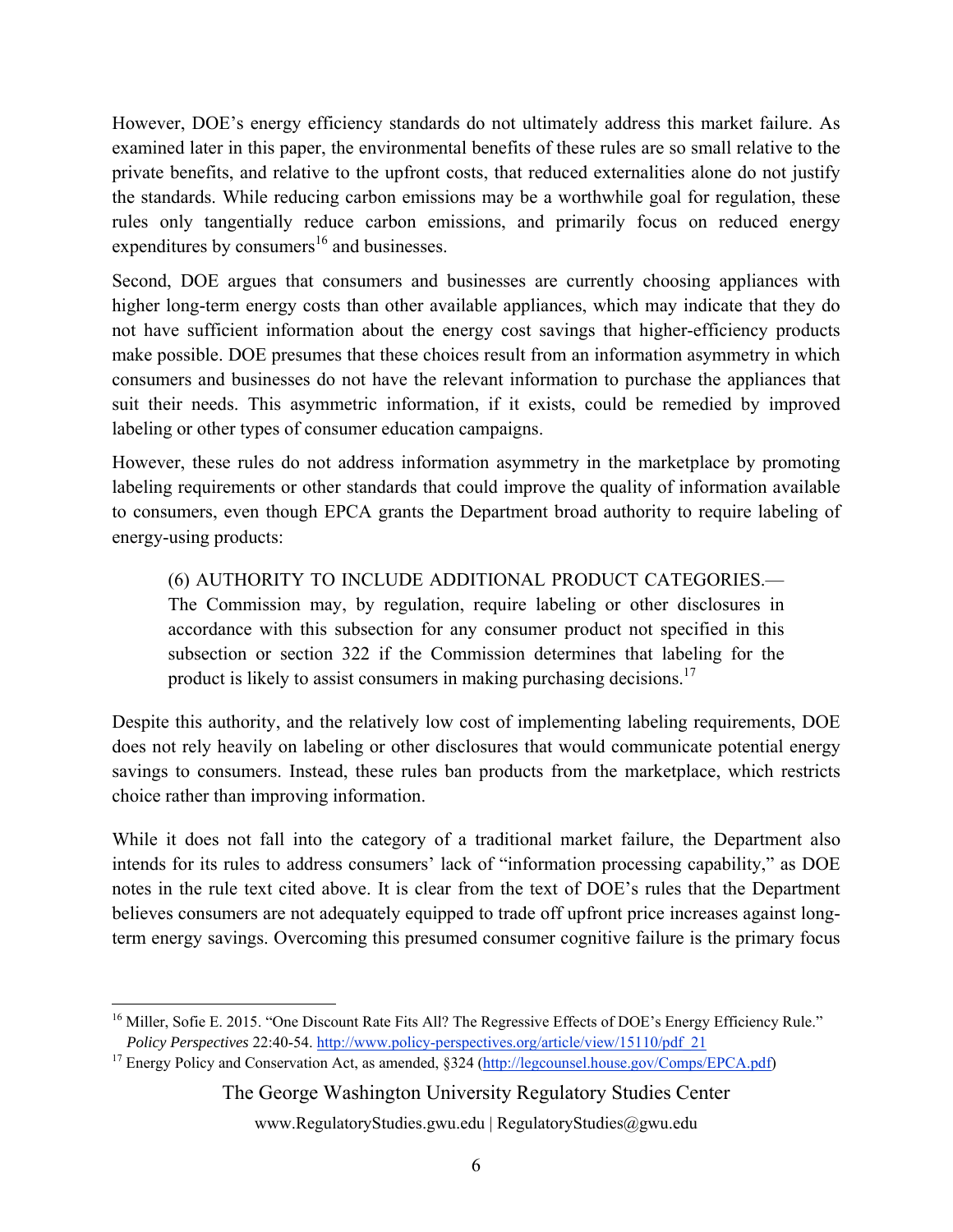of DOE's energy conservation standards, rather than reducing information asymmetry or pollution externalities. By doing so, these rules primarily create "private benefits" to consumers and businesses, rather than public benefits to society at large from reducing externalities or information asymmetries.

The following sections explore how the Department justifies its energy efficiency standards, the massive regulatory benefits that DOE calculates as a result, and the assumptions on which those regulatory benefits are based. We find that the assumptions that DOE uses to formulate its analyses are not representative of the real-world tradeoffs faced by consumers, and modeling techniques that better represent consumer preferences and tradeoffs instead suggest consumers will bear large net costs.

#### **Benefit Composition**

DOE relies on two types of regulatory benefits to justify its regulations: private benefits to consumers from reduced energy expenditures, and the international benefit of reductions in emissions of CO<sub>2</sub>. Each of these benefit types is explained in the sections below.

#### **Private Benefits**

Private benefits constitute the vast majority of benefits used to justify new energy efficiency rules for commercial and residential appliances. These "private" benefits are the cost savings consumers are estimated to enjoy over the life of a more energy efficient appliance. Because this cost saving is a benefit felt exclusively by the private consumer or business, rather than society at large, the benefits that justify DOE's energy efficiency rules are "private benefits" rather than public benefits. This is in contrast to the language of EO 12866, which instructs regulators to promulgate only such rules as are made necessary by "compelling *public* need."

This also differentiates these rules from the majority of federal regulations, which have historically relied on public benefits—such as reduced externalities—for justification. However, our analysis below finds that the private benefits of DOE's efficiency rules dwarf the anticipated public benefits, such that most of these rules would not pass a benefit-cost test if relying on externality benefits alone.

In many cases, consumers already had the option to purchase more efficient, higher-priced appliances prior to regulation, indicating that a lack of energy efficient appliances available in the market is not the impetus for these standards. However, regulators draw on the behavioral economics literature to argue that consumers fail to purchase these high-efficiency appliances due to inadequate information processing capability. In doing so, regulators overlook the

The George Washington University Regulatory Studies Center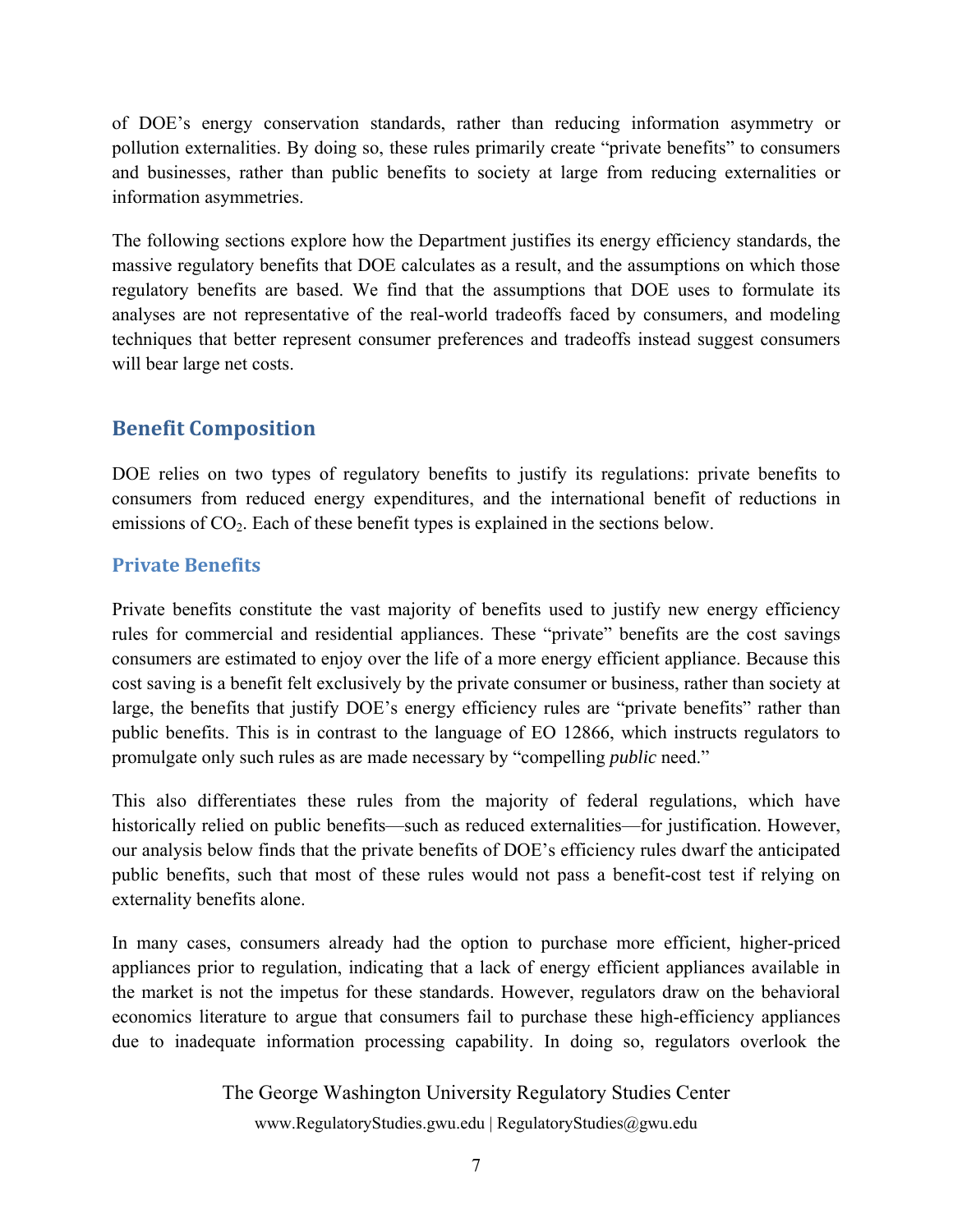possibility that consumers may have legitimate preferences for less-efficient appliances based on household characteristics or other observable product qualities (such as size, durability, reliability, or noise level).<sup>18</sup> By regulating away the option for consumers to purchase lessefficient appliances, DOE is ostensibly improving consumers' choice structure by removing choices $19$ 

#### **Social Cost of Carbon**

As recently as 2009, DOE did not factor the benefits of reduced carbon emissions into a complete analysis of its rules. In 2007 and 2008, DOE provided estimates of how many million metric tons of carbon dioxide  $(CO_2)$  emissions would be avoided by its rules, but the agency did not monetize these reductions. Beginning in 2009, the Department started providing a range of quantified environmental benefits for CO<sub>2</sub>. However, it did not incorporate this range—or a midpoint—into its total benefit estimate. As DOE explains:

DOE has chosen to continue to report these benefits separately from the net benefits of energy savings. Nothing in EPCA or in the National Environmental Policy Act (NEPA) requires that the economic value of emissions reduction be incorporated in the net present value analysis of energy savings. Unlike energy savings, the economic value of emissions reduction is not priced in the marketplace. However, DOE will consider both values when weighing the benefits and burdens of standards.<sup>20</sup>

In the rule cited above, which was finalized in January of 2009, DOE used \$0/ton as a low-end estimate of the benefit of reducing carbon emissions, and \$20/ton as a high-end value. Later in 2009, DOE formalized this process by using a social cost of carbon (SCC) to value the  $CO<sub>2</sub>$ emissions reductions from its efficiency standards. In a 2011 rule, DOE used an SCC value of \$22.1/ton of CO2, using a 3 percent discount rate.<sup>21</sup> In a 2013 final rule, DOE unveiled for the first time an SCC value of  $$41.4/t$ on.<sup>22, 23</sup>

The George Washington University Regulatory Studies Center

 $\overline{a}$ <sup>18</sup> Dudley, Susan E. "Addendum to Public Interest Comment on the Department of Energy's Proposed Clothes Washer Efficiency Standards." Docket No. EE-RM-94-403.

http://mercatus.org/sites/default/files/publication/Clothes\_Washer\_Standards.pdf

<sup>19</sup> See, for example, Hunt Allcott and Cass Sunstein. "Regulating Internalities." *Journal of Policy Analysis and Management*, Vol. 34 Issue 3 698-705.<br><sup>20</sup> 74 FR 1114

 $21$  76 FR 37413

<sup>&</sup>lt;sup>22</sup> 78 FR 36315

<sup>&</sup>lt;sup>23</sup> For additional information, read our comment on DOE's final rule: Dudley, Susan E., Sofie E. Miller, & Brian F. Mannix. "Public Interest Comment on Reconsideration of the Department of Energy's Final Rule: Energy Conservation Standards for Standby Mode and Off Mode for Microwave Ovens." Filed September 6, 2013.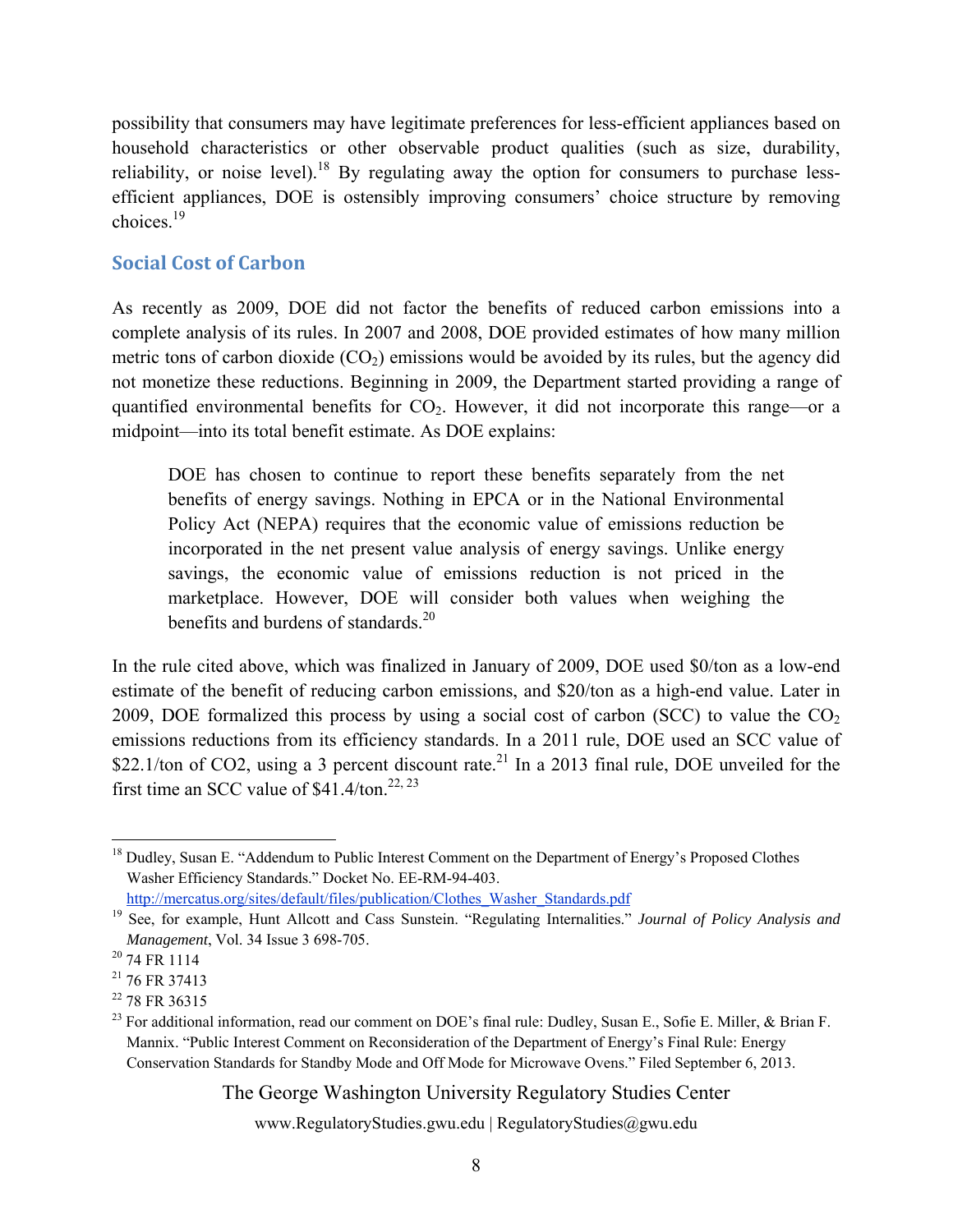Importantly, the social cost of carbon is calculated using the global value of reducing domestic emissions. While the costs of the standards will be borne by the American consumers and businesses that are directly affected by the rule, the reduction in carbon emissions resulting from DOE's rules is monetized based on its global, rather than domestic, value. That is, the Department weighs not only domestic but international benefits from its rules against entirely domestic costs, which swings the analysis in favor of stricter efficiency standards. Using a global perspective to calculate the benefits of reducing carbon emissions represents a dramatic shift in domestic policy, and there are many attendant problems to be considered with this methodology. $^{24}$ 

#### **Methodology**

#### **Identifying the Rules**

To calculate the total benefit DOE attributes to its energy efficiency rules, we first identified final DOE regulations issued between 2004 and 2014 using the Federal Register. To identify rules that establish energy efficiency standards, we searched for "energy conservation program," the program under which DOE promulgates efficiency rules pursuant to the EPCA and EISA. Of the search results, we included in our database those rules that clearly established minimum energy efficiency standards for residential or commercial appliances. While they are also important components of the energy conservation program, rules establishing certification requirements or test procedures for appliance efficiency were not included in this examination because they do not set minimum standards for energy efficiency.

Originally, this search returned 40 energy efficiency standards promulgated by DOE. However, 15 of these final rules did not include sufficient information on benefits and costs for the purposes of this analysis, so they were excluded from consideration. Notably, most of these rules were finalized between 2004 and 2007. Because none of the final rules issued prior to 2007 included information on benefits and costs, the earliest rules examined in this analysis were finalized in 2007. While this research project was originally intended to span a decade of energy efficiency standards, these data limitations constrain this analysis to the seven years between 2007 and 2014. The rules that were excluded from this analysis are listed in Appendix D, and the rules that were included in this analysis are listed in Appendix A.

The George Washington University Regulatory Studies Center

Docket I.D. EERE-BT-PET-0043.

http://regulatorystudies.columbian.gwu.edu/sites/regulatorystudies.columbian.gwu.edu/files/downloads/GW\_RSC \_DOE-EERE-BT-PET-0043.pdf 24 Ted Gayer & W. Kip Viscusi. "Determining the Proper Scope of Climate Change Benefits." *Working Paper, the* 

*George Washington University Regulatory Studies Center*. June 3, 2014.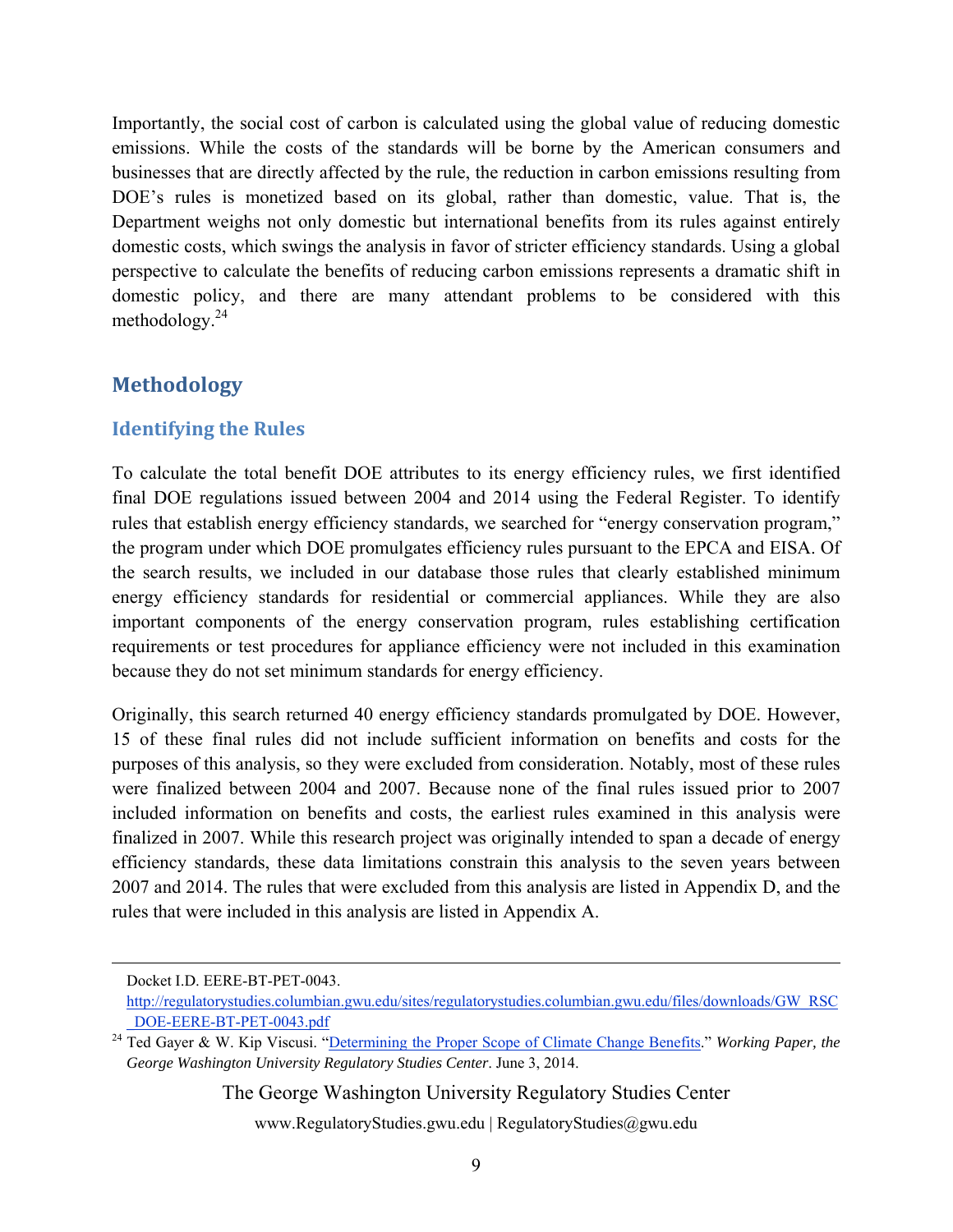#### **Counting Costs and Benefits**

For each of the included rules, we recorded regulation identification number (RIN), rule title, date of publication, total benefits, total costs, private benefits, benefits from the reduction of  $CO<sub>2</sub>$ emissions, and the dollar years in which these data were reported. These raw data are listed in Appendix A of this paper. In each regulation examined, the costs and benefits (and the composition of those benefits) were found in the preamble of the final rule text. After tallying all relevant benefit and cost information from the selected rules, we converted all values to 2010 dollars using the Bureau of Labor Statistics' Consumer Price Index to sum the benefit and cost values. These converted dollar values are listed in Appendix B of this paper.

Due to changes over time in how agencies present their estimated costs and benefits, we use annualized costs and benefits to measure the cumulative effects of these rules. This approach has the strength of consistency over time, as each of the DOE rules examined provided annualized cost and benefit information. One weakness of this approach is that it does not convey the total costs and benefits of DOE's energy efficiency standards, but instead provides an annualized snapshot. However, this approach has the strength of data consistency, and in our judgment is the most reliable way to approach this analysis.

Costs and benefits are reported for two groups of rules. First, we report costs and benefits for all rules issued between 2007 and 2014. Second, we report costs and benefits for all rules issued after August 2009, when the DOE first began using SCC values to calculate regulatory benefits. Because the value of carbon reductions was not consistently monetized in regulatory analyses until August 31, 2009, reporting the cumulative benefit compositions for all rules between 2007 and 2014 slightly under-represents the extent of the rules' environmental impact. To address this concern, we assess the total benefit composition in addition to benefit compositions both preand post-policy change.

#### **International Benefits**

 $\overline{a}$ 

For some rules,<sup>25</sup> DOE reports both the domestic and international benefits from reducing carbon emissions. In these cases, the domestic benefits expected to result are about  $7 - 23\%$  of the worldwide values DOE emphasizes in its proposal. This is because, relying on an integrated assessment model (the FUND model), DOE would expect the direct benefit to the U.S. to be between 7 and 10% of the global benefit of  $CO<sub>2</sub>$  reductions. The 23% value is derived assuming

#### The George Washington University Regulatory Studies Center

<sup>25</sup> The Department of Energy's Proposed Rule: *Energy Conservation Program: Energy Conservation Standards for Small, Large, and Very Large Air-Cooled Commercial Package Air Conditioning and Heating Equipment*. Proposed Sept. 30, 2014.79 FR 58947.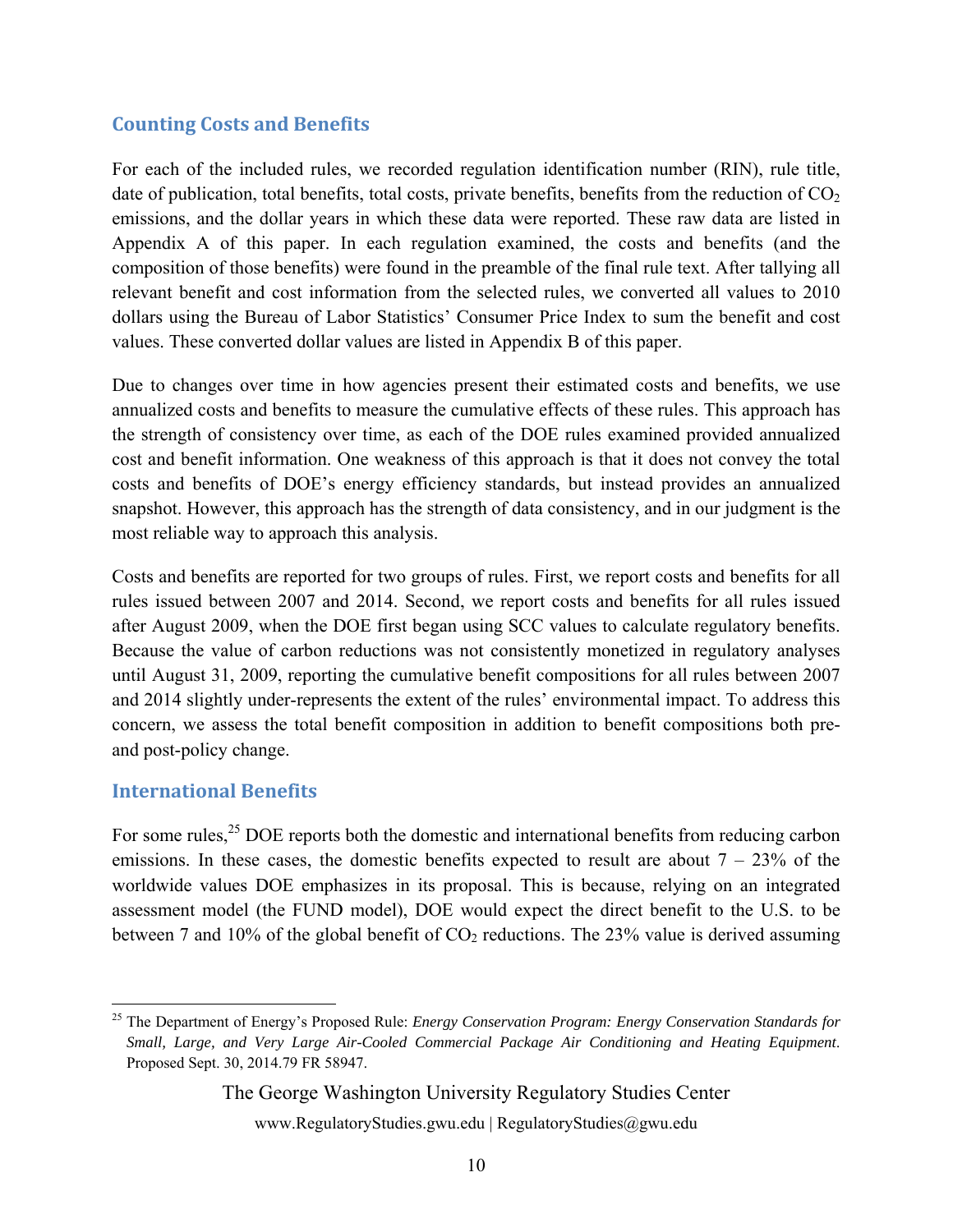that benefits to the U.S. are proportional to the domestic share of global GDP, resulting in an overall  $7 - 23\%$  range.<sup>26</sup>

For this analysis, we rely on the total worldwide benefits reported in each of DOE's final rule preambles. We used the upper boundary of the FUND model estimates to calculate 10% of the total  $CO<sub>2</sub>$  benefits as accruing to the U.S., while the remaining 90% of  $CO<sub>2</sub>$  benefits accrue to other nations.

#### **Findings**

 $\overline{a}$ 

#### **Benefits and Costs**

We find that according to DOE estimates, efficiency standards issued between 2007 and 2014 will result in \$26.63 billion in annual benefits. \$23.4 billion of these benefits are private benefits, and the remaining \$3.2 billion are public benefits. The table below lists the composition of benefits DOE reports from its final efficiency rules.

| <b>Annual Benefit Composition 2007 – 2014 (2010\$)</b> |                  |  |  |  |
|--------------------------------------------------------|------------------|--|--|--|
| <b>Private benefits</b>                                | \$23,420,000,000 |  |  |  |
| <b>Other benefit</b>                                   | \$147,860,000    |  |  |  |
| <b>International CO2 benefits</b>                      | \$2,751,000,000  |  |  |  |
| <b>Domestic CO2 benefits</b>                           | \$305,660,000    |  |  |  |
| Total benefits*                                        | \$26,625,700,000 |  |  |  |

*\*Due to rounding, summing the individual benefits above does not add up to the total benefits. To see totals before rounding, visit Appendix B.*

For ease of comparison, these data are also presented in the figure below, and are displayed in contrast to the annualized costs of these rules.

#### The George Washington University Regulatory Studies Center

<sup>26</sup> United States Government. Interagency Working Group on Social Cost of Carbon. *Technical Support Document: Social Cost of Carbon for Regulatory Impact Analysis Under Executive Order 12866*. http://www.epa.gov/OMS/climate/regulations/scc-tsd.pdf

www.RegulatoryStudies.gwu.edu | RegulatoryStudies@gwu.edu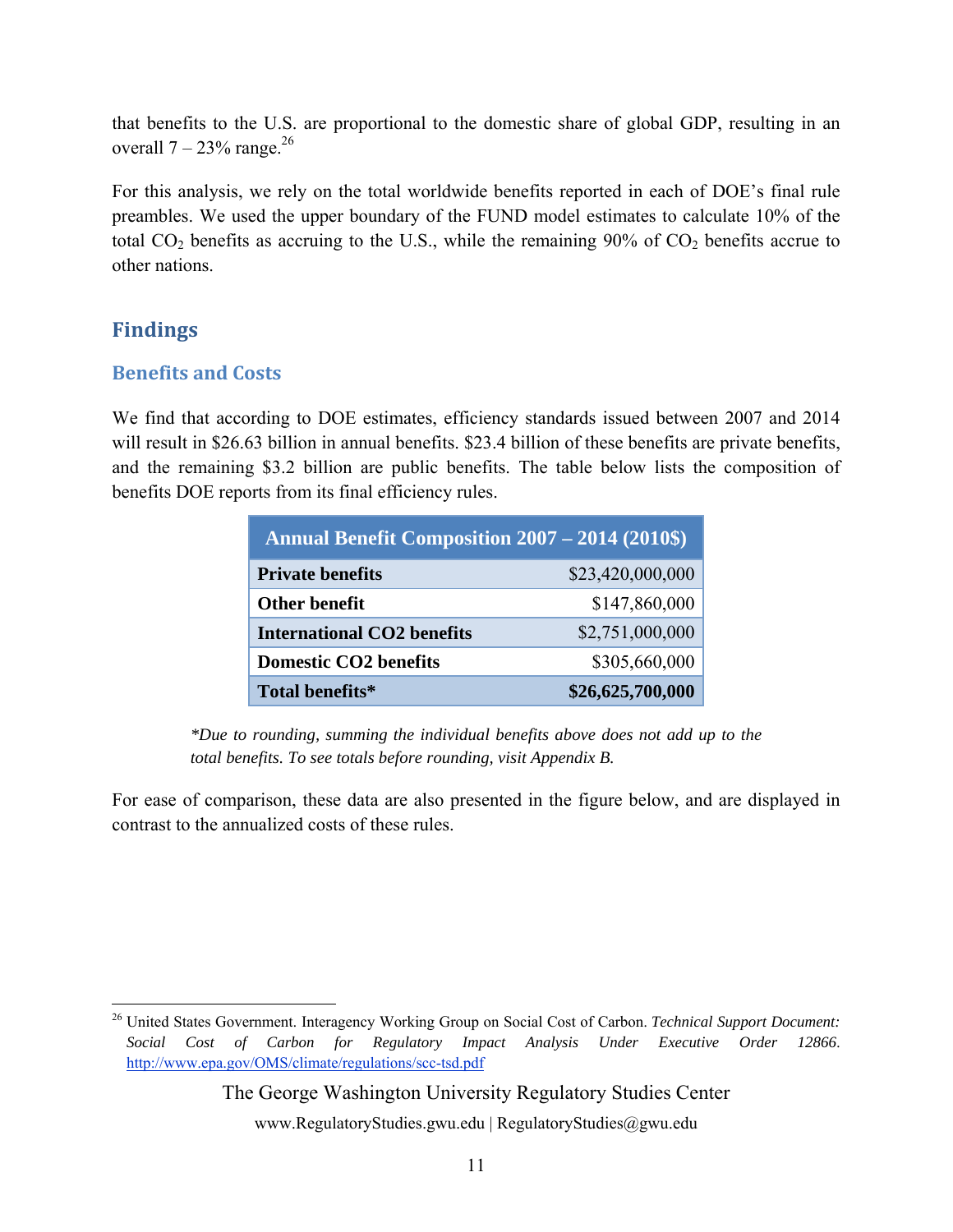

As is clear in the above chart, the reported benefits of these rules greatly outweigh the reported costs. Based on DOE's analyses, consumers can expect \$18.8 billion in annual net benefits from efficiency standards. Also based on DOE's analyses, the vast majority of these benefits are private benefits enjoyed by appliance users rather than public benefits to health or the environm ment.

For the purpose of illustration, the following chart shows how the *public* benefits of DOE's efficiency rules compare to costs. Without the \$23 billion in private benefits, the costs of these standards outweigh the public benefits by \$4.6 billion (2010\$) annually, indicating that these rules are not "made necessary by compelling public need" as directed by Executive Order 12866, nor are they "economically justified" as specified in the Act. Instead, the rules serve primarily to address what DOE might term a private need.

The next largest category of regulatory benefits is international benefits from  $CO<sub>2</sub>$  reductions, which provide \$2.75 billion in annual benefits. If we limit standing to residents of the U.S., the costs of these standards outweighs the public benefits by \$7.38 billion annually.<sup>27</sup>

 $\overline{a}$ 

 $\overline{\phantom{a}}$ 

 $\overline{a}$ 

#### The George Washington University Regulatory Studies Center

<sup>&</sup>lt;sup>27</sup> Domestic benefits are estimated to be 10% of the international benefits reported. See the *Methodology* section of this paper for more information on how these values were calculated.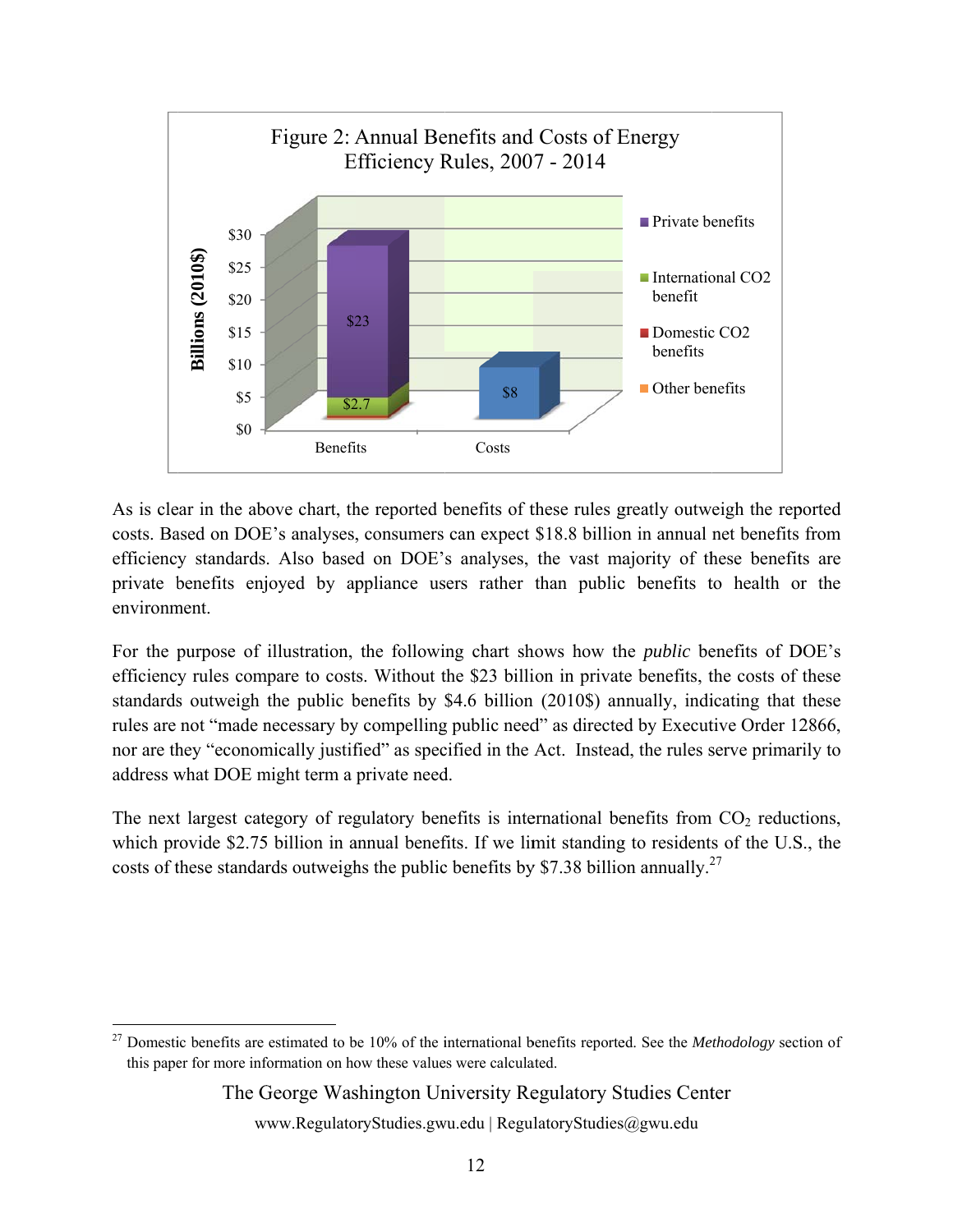

These analyses are highly sensitive to the scope and prevalence of the private benefits—and, to a lesser extent, international benefits—that DOE chooses to include in its analyses. Because of the outsized role of these benefits, careful attention should be paid to the economic theory underpinning them.

#### **2007 – 2 2014**

The below chart displays in percentage terms the composition of regulatory benefits from all DOE efficiency standards included in this analysis. Private benefits are the largest portion, comprising 88% of all regulatory benefits. Benefits from reducing  $CO<sub>2</sub>$  emissions are the next largest portion, at 11% of total benefits. However, as can be noted in the chart, 90% of these  $CO_2$ benefits are benefits to residents of other countries.

> The George Washington University Regulatory Studies Center www.RegulatoryStudies.gwu.edu | RegulatoryStudies@gwu.edu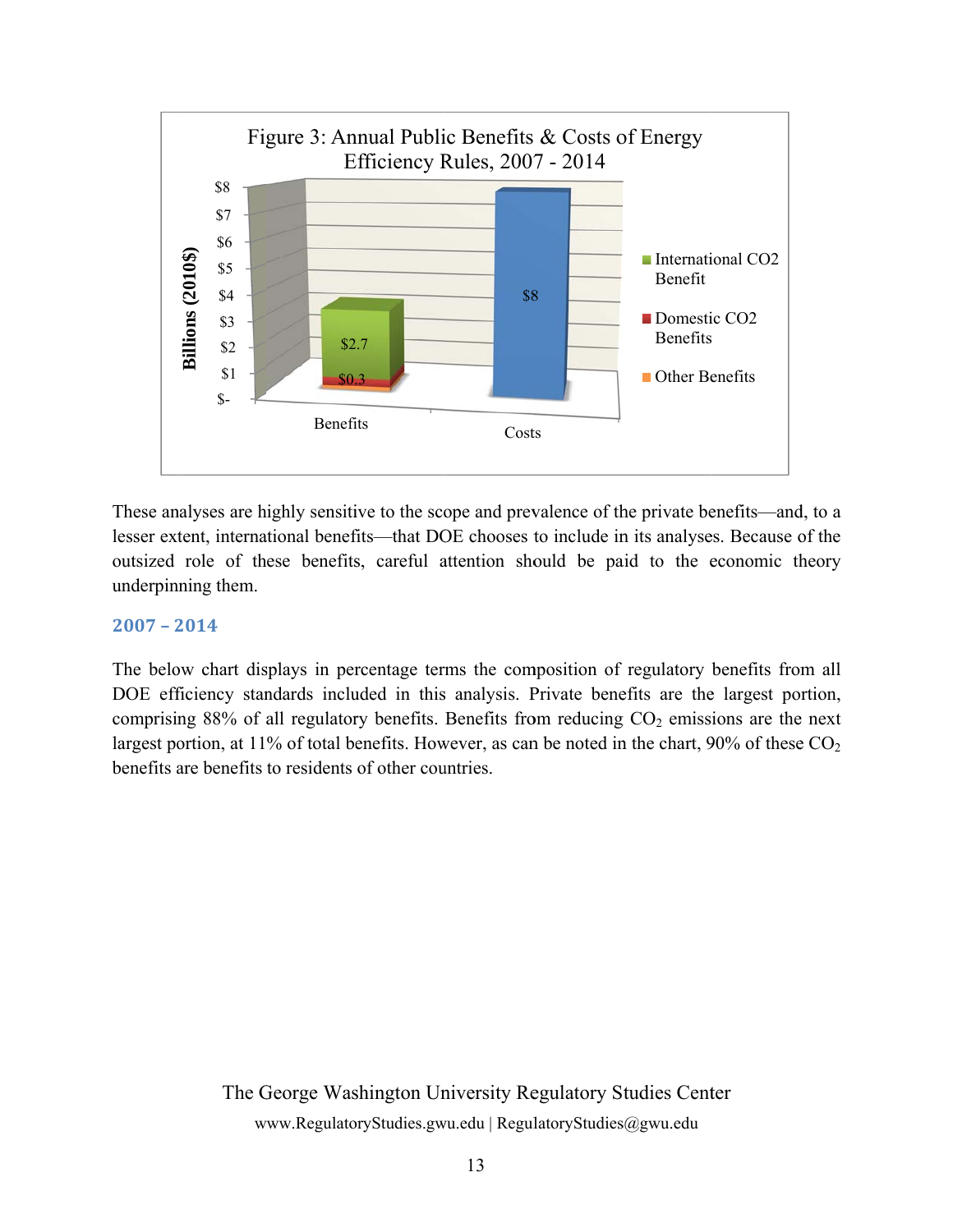

#### **2009 – 2 2014**

DOE did not include monetized benefits of carbon reduction in its rules until August 2009. To reflect this different treatment the below chart examines the composition of regulatory benefits for rules issued after August 200 9.



As can be seen above, the outsized role of private benefits in DOE's efficiency standards during the  $2007 - 2014$  time period is not primarily due to the omission of SCC benefits in early rulemakings. Even after DOE began to monetize the value of reducing carbon and  $NO<sub>x</sub>$ emissions, private benefits still constituted the vast majority—85 percent—of the benefits of

The George Washington University Regulatory Studies Center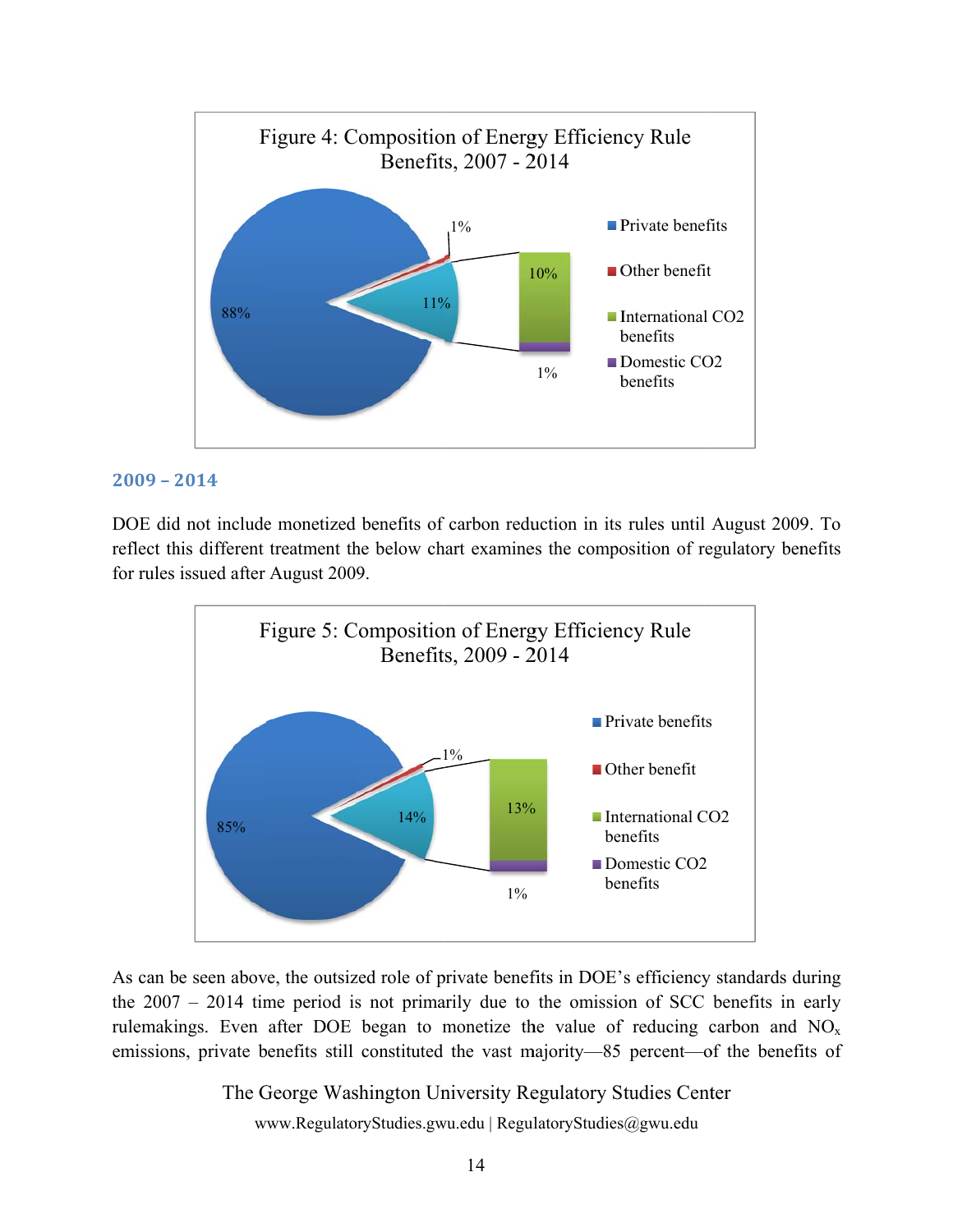energy efficiency standards. However, the benefit composition was still somewhat affected. Narrowing the scope of this analysis to only rules that include environmental benefits decreases the concentration of private benefits by three percentage points, from 88 percent to 85 percent of total benefits.

#### **Annual l Data**

One way to view changes over time in regulatory benefits is through totaling the benefits of all efficiency rules issued per year. The below chart shows annual snapshots of DOE's estimated regulatory benefits for rules issued in each year from 2007 to 2014. The year with the lowest total benefits from energy efficiency rules was 2008, with only \$6.8 million in annualized benefits (100% of which were private benefits). 2014 was the year with the highest total at \$7.65 billion in annualized benefits, 79.7% of which—\$6.1 billion—were private benefits. However, the year with the highest private benefit tally was 2011, with \$6.55 billion in annualized private benefits (88.2% of total annualized benefits).



*Further detail on the costs and benefits of regulations issued by year can be found in Appendix C.* 

Over time, the share of both international and domestic benefits from  $CO<sub>2</sub>$  reductions has increased consistently, rising from 0% of total benefits in 2007 and 2008 to 19% in 2014. These fluctuations generally match increases in value assigned to the SCC, although other factors are at play as well. For instance, there is also significant fluctuation in the share of private benefits, not only year to year but from rulemaking to rulemaking.

> The George Washington University Regulatory Studies Center www.RegulatoryStudies.gwu.edu | RegulatoryStudies@gwu.edu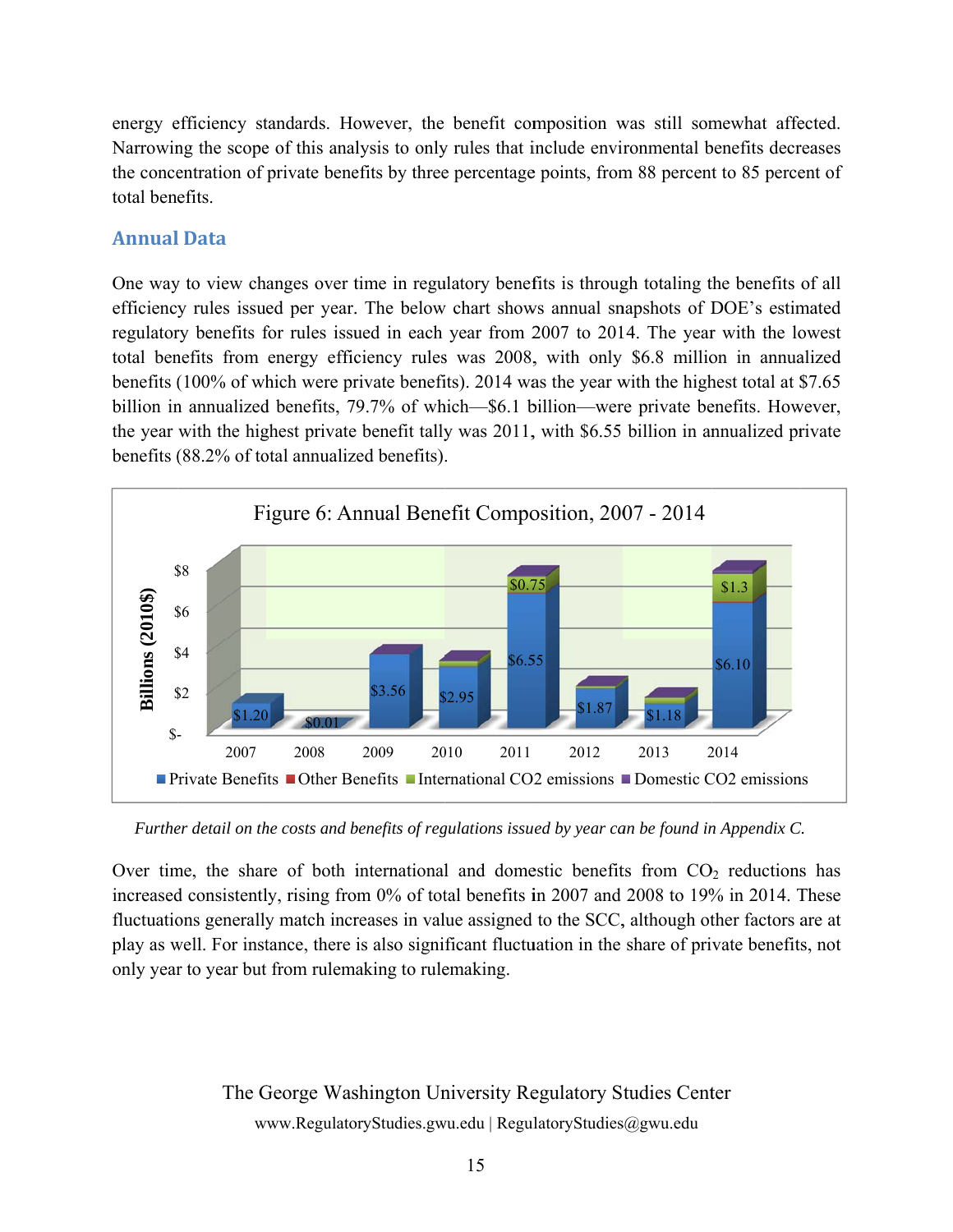Of those rules issued post-SCC, the rule with the highest composition of private benefits is an efficiency standard for residential dishwashers published in May 2012, in which private benefits accounted for 94% of total benefits.<sup>28</sup> The rule with the lowest composition of private benefits was a standard for metal halide lamps published in February 2014, with only 69% of total benefits made up by private benefits.<sup>29</sup> For more information on the benefit composition of individual efficiency rules, turn to Appendix B.

#### **Do Private Benefits Belong in Analyses of Energy Efficiency Rules?**

Standard economic analysis of regulations relies on the concept of consumer sovereignty, and traditionally treats market participants as if they are rational actors. This allows regulators to measure potential consumer and producer surplus and infer the social value of regulatory policies. However, the private benefits we examine in this paper are a departure from the norms that have traditionally governed benefit-cost analysis.

By eliminating the option to purchase low efficiency appliances, DOE believes that its energy conservation standards create significant private benefits. But this claim is difficult to reconcile with the standard economic definition of regulatory benefits: the surplus "willingness to pay" remaining after the regulation's winners fully compensate all of the losers. As Mannix and Dudley ask in a recent article:

How much is the average consumer willing to pay in order to be prohibited from buying, for example, an incandescent light bulb? After all, prior to the regulation, not buying the incandescent bulb is free. Why would anyone pay to have that choice imposed on them? $3^{30}$ 

If it were true that consumers are willing to pay to have their options restricted it would mean that, absent choice-constricting regulation, consumers are missing out on billions of dollars of benefits annually. As Gayer and Viscusi note in a recent paper:

How can it be that consumers are leaving billions of potential economic gains on the table by not buying the most energy-efficient cars, clothes dryers, air conditioners, and light bulbs? . . . If the savings are this great, why is it that a very

 $\overline{a}$ 

The George Washington University Regulatory Studies Center

<sup>&</sup>lt;sup>28</sup> Energy Conservation Program: Energy Conservation Standards for Residential Dishwashers. Direct Final Rule published May 30, 2012. 77 FR 31917. 29 Energy Conservation Program: Energy Conservation Standards for Metal Halide Lamp Fixtures. Final Rule

published February 10, 2014. 79 FR 7745. 30 Mannix, Brian F., and Susan E. Dudley. 2015. "The Limits of Irrationality as a Rationale for Regulation." *Journal* 

*of Policy Analysis and Management* Vol. 34, No. 3, page 707.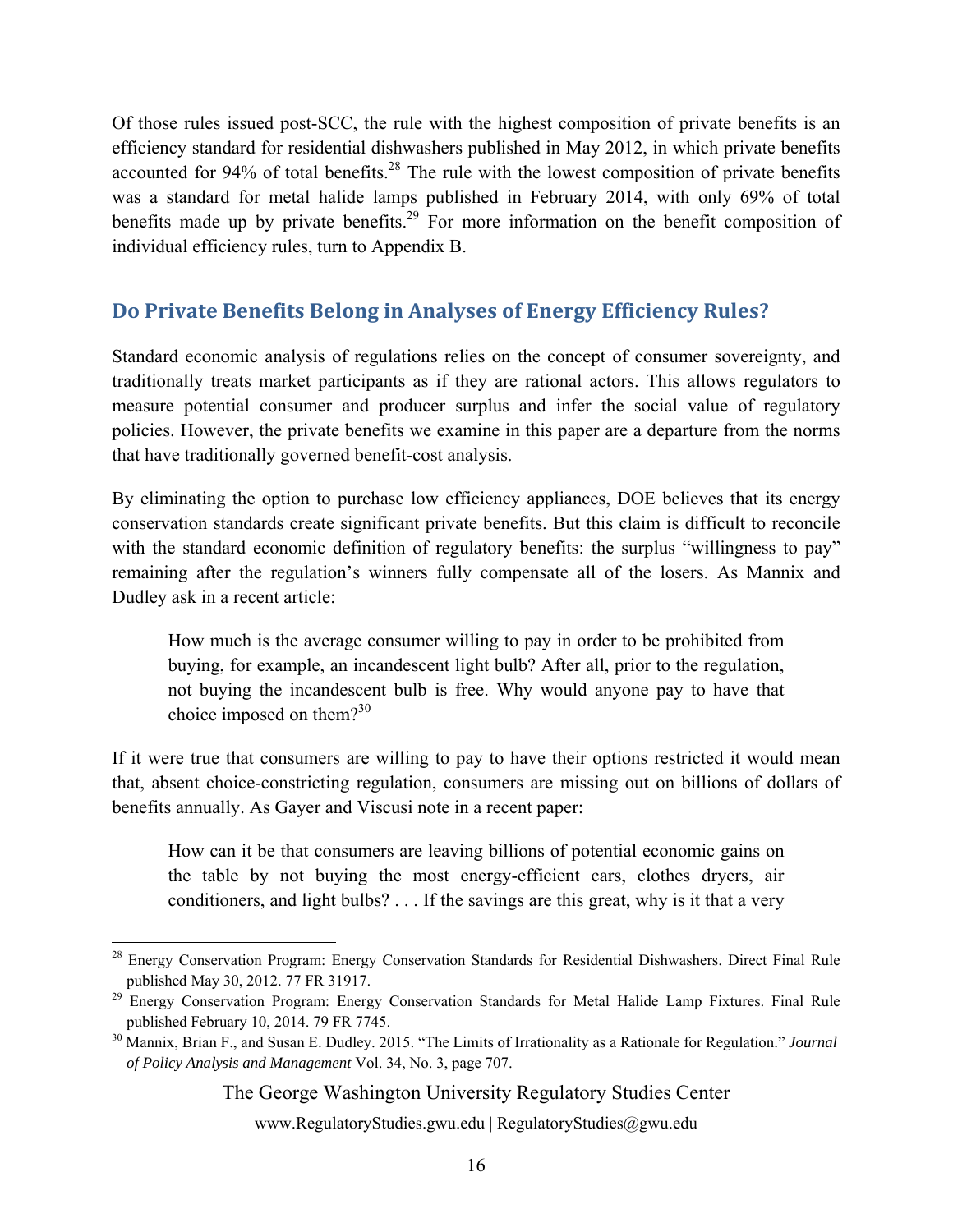basic informational approach cannot remedy this seemingly stunning example of completely irrational behavior? It should be quite simple to rectify decisions that are this flawed. Rather than accept the implications that consumers and firms are acting so starkly against their economic interest, a more plausible explanation is that there is something incorrect in the assumptions being made in the regulatory impact analyses. $31$ 

#### **Revealed Preference**

Because consumers are faced with a tradeoff between upfront costs and long-term savings when they purchase energy-using durables, these purchases provide a direct example of how consumers and businesses value present versus future consumption. Instead of taking these revealed preferences as indications of legitimate preferences, DOE argues that they reveal behavioral biases that could be resolved through regulation. In a recent final rule, DOE notes that:

the economics literature provides a wide-ranging discussion of how consumers trade off upfront costs and energy savings in the absence of government intervention. Much of this literature attempts to explain why consumers appear to undervalue energy efficiency improvements. There is evidence that consumers undervalue future energy savings as a result of: (1) A lack of information; (2) a lack of sufficient salience of the long-term or aggregate benefits; (3) a lack of sufficient savings to warrant delaying or altering purchases; (4) excessive focus on the short term, in the form of inconsistent weighting of future energy cost savings relative to available returns on other investments; (5) computational or other difficulties associated with the evaluation of relevant tradeoffs; and (6) a divergence in incentives (for example, renter versus owner or builder versus purchaser). Other literature indicates that with less than perfect foresight and a high degree of uncertainty about the future, consumers may trade off at a higher than expected rate between current consumption and uncertain future energy cost savings. This undervaluation suggests that regulation that promotes energy efficiency can produce significant net private gains (as well as producing social gains by, for example, reducing pollution). $32$ 

 $\overline{a}$ 

The George Washington University Regulatory Studies Center

<sup>31</sup> Gayer, Ted, and Kip Viscusi. 2013 "Overriding consumer preferences with energy regulations." *Journal of Regulatory Economics* 43:248–264. 32 79 FR 38198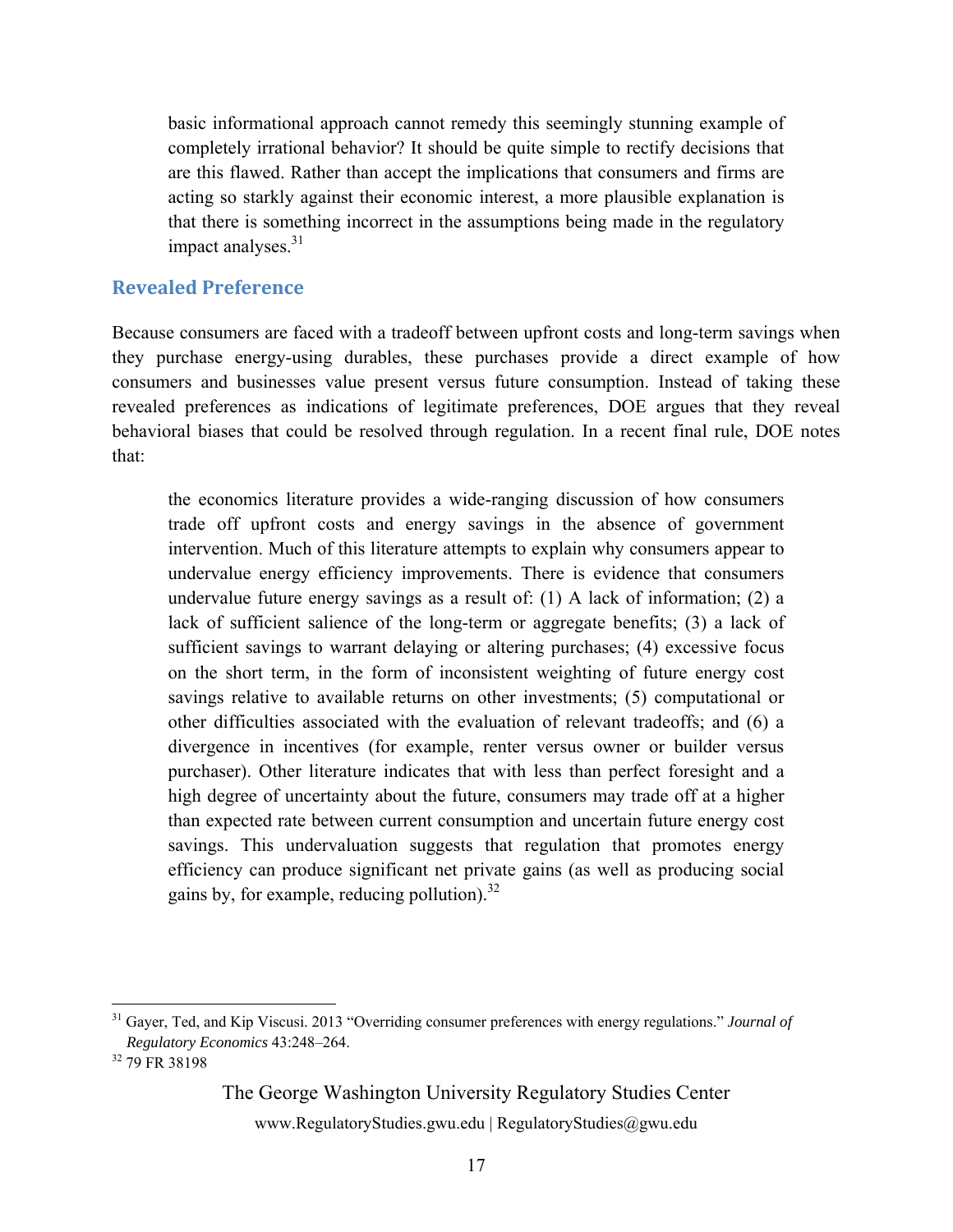DOE presumes that its own valuation for energy efficiency is the correct one, and that consumers should make product choices based on energy savings as DOE projects and values them. The fact that consumers do not currently choose to buy efficient appliances, instead of revealing consumers' preferences for other product attributes, reveals to the Department only that consumers must "undervalue" efficiency.

#### **Limiting Choice**

In many cases, DOE's regulations do not provide consumers with new choices. Often, products meeting DOE's efficiency standards are already available in the market. As DOE states:

DOE has concluded that the standards in this rule represent the maximum improvement in energy efficiency that is technologically feasible and economically justified, and would result in the significant conservation of energy. DOE further notes that products achieving these standard levels are already commercially available for all of the product classes covered by today's proposal.33

Instead of increasing product options, the efficiency standards examined in this paper typically reduce the types of products available by mandating an efficiency threshold. If, as the DOE frequently notes in its rules, appliances already meeting these efficiency standards are typically already being produced in the market, then consumers already have the option to invest in highefficiency appliances. However, the fact that consumers choose not to purchase efficient appliances indicates that they do not value these attributes as much as the Department does.

#### **Discounting Benefits**

Because consumers receive the benefit of reduced energy or water bills over the entire estimated lifetimes of their appliances, DOE must discount these benefits to make them comparable with the upfront costs resulting from the standards. Benefits expected in the future are diminished in this calculation because people generally prefer present consumption to future consumption; that is, they have positive time preferences.<sup>34</sup> Discounting benefits and costs allows comparison between values occurring in different time periods by converting values to a common unit of

The George Washington University Regulatory Studies Center

 $\overline{a}$ <sup>33</sup> 76 FR 37414

<sup>&</sup>lt;sup>34</sup> Office of Management and Budget (OMB). 2003. "Circular A-4: Regulatory Analysis."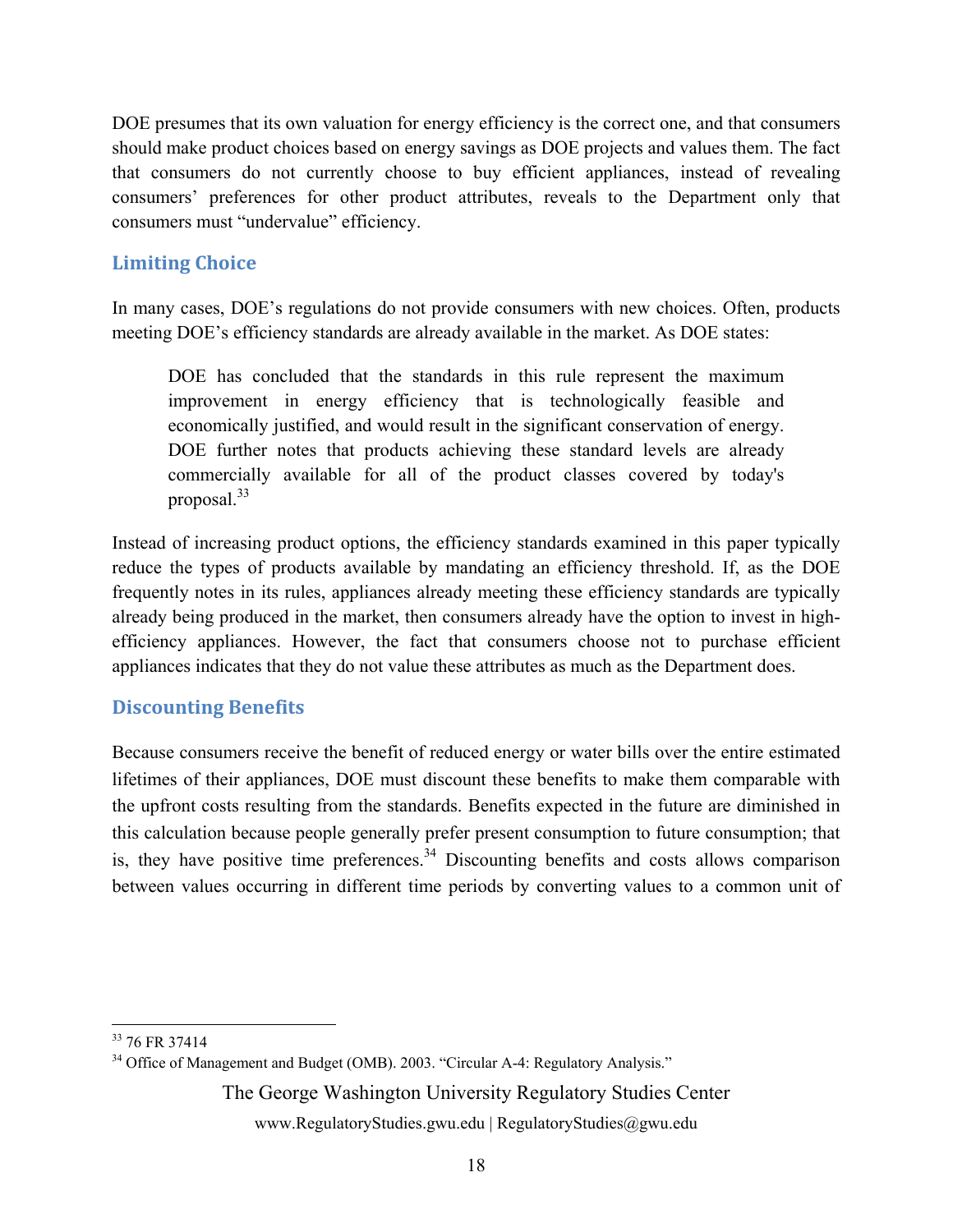measurement.<sup>35</sup> In its analyses, DOE compares discounted benefits to discounted costs to calculate the net present value of its standards.

A very low discount rate implies that present consumption is not valued much more than future consumption, whereas a very high discount rate implies that future consumption has little value relative to present consumption. The appropriate rate by which to discount future benefits is not certain, and assuming a discount rate that is too high or too low can mischaracterize consumption preferences over time. This further complicates the calculation because a rule's total expected benefits can vary dramatically depending on the discount rate used to compare them to total expected costs. Using an inaccurate discount rate could jeopardize the economic justification of DOE's energy conservation standards.

Furthermore, consumer time preferences are far from homogenous, and can differ to such an extent that DOE's analyses may not reflect actual household effects. For example, a recent working paper from the National Bureau of Economic Research (NBER) finds that different consumer groups have vastly different discount rates for purchases of energy efficient appliances. Newell & Siikamäki find that race, education, and other household characteristics can significantly influence consumer discount rates. This is crucial because "the profitability of EE [energy efficient] investments depends fundamentally on the rate at which individuals discount future energy savings relative to the required upfront investment."<sup>36</sup>

In Circular A-4, the Office of Management and Budget (OMB) recommends that agencies use a default discount rates of 3 and 7 percent when measuring the benefits of public investments and regulations. While a 7 percent discount rate is appropriate because it approximates the opportunity cost of capital,  $3^7$  the 3 percent rate represents the "social rate of time preference." This discount rate approximates average saving rates using the real rate of return on long-term government debt, such as 10-year Treasury notes, and thus can act as a proxy of how consumers value future consumption against current consumption.

When benefits for DOE's efficiency rules are discounted at 3 and 7 percent, its rules result in large net private benefits for consumers. For example, using discount rates of 3 and 7 percent puts the annualized benefits of its recent furnace fans rule at \$2.17 billion and \$1.45 billion, respectively, a range of \$720 million. This large range indicates that the discount rate used in

The George Washington University Regulatory Studies Center

 $\overline{a}$ <sup>35</sup> Office of Management and Budget (OMB). 1992. "Circular A-94: Guidelines and Discount Rates for Benefit-Cost Analysis of Federal Programs." Page 4.<br><sup>36</sup> Newell, Richard G. & Juha V. Siikamäki. 2015. "Individual Time Preferences and Energy Efficiency." *National* 

*Bureau of Economic Research*. Working Paper 20969. http://www.nber.org/papers/w20969<br><sup>37</sup> Office of Management and Budget (OMB). 2003. "Circular A-4: Regulatory Analysis." Page 33.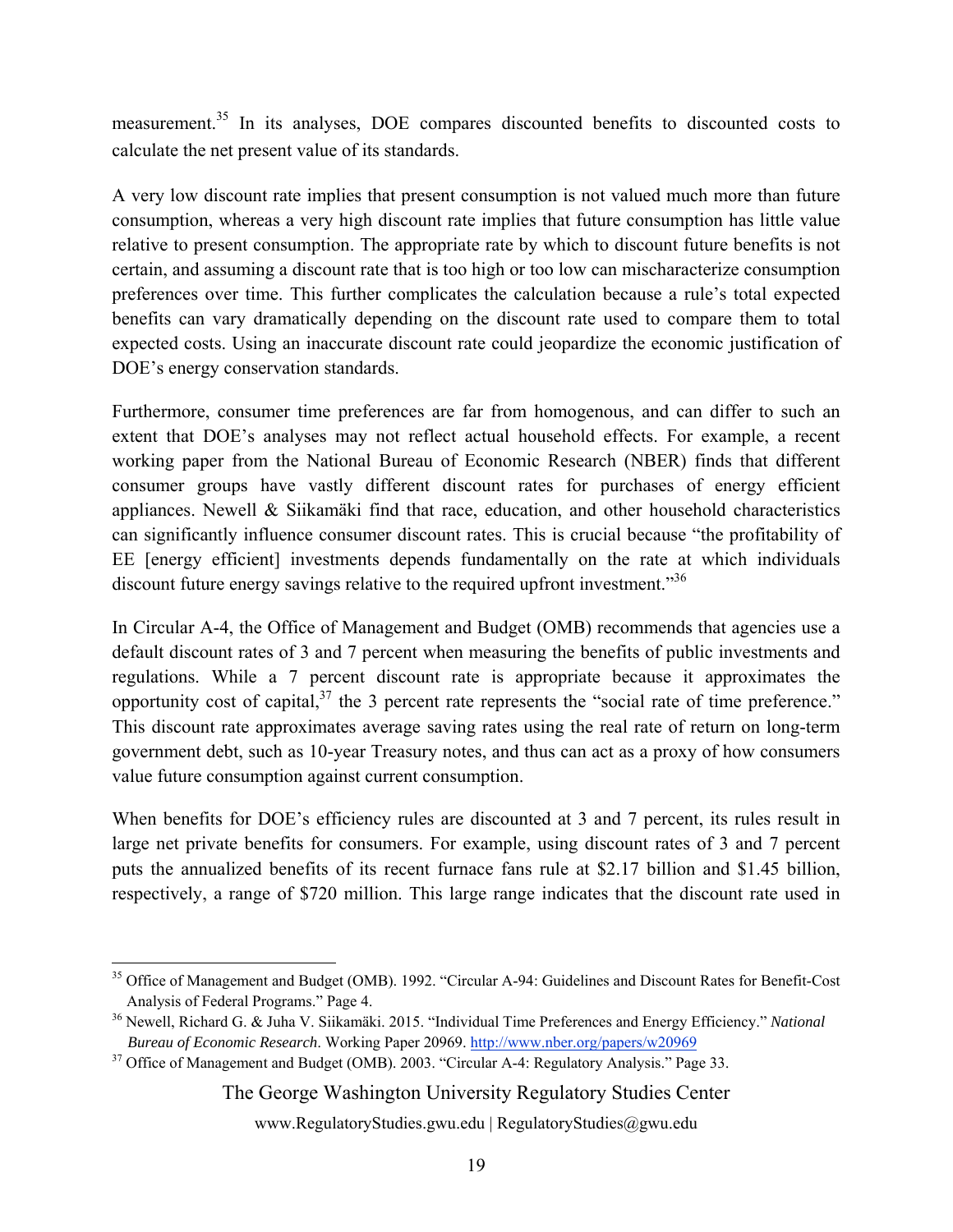DOE's assessment is critically important in calculating the anticipated benefits of the regulation and in determining whether the regulation is economically justified, as required by the statute.<sup>38</sup>

OMB's guidance on discounting may be appropriate when evaluating government expenditures, where the typical practice is to "use a low, risk-free, discount rate because no single expenditure is likely to be more than a small part of the government's budget. But this is not true of automobiles and appliances purchased by consumers, who have budget constraints and an aversion to risks, and thus experience real costs that do not get captured by an artificially low discount rate."<sup>39</sup> Consumers' actual discount rates are not homogenous, either across the population or across purchase types, and more variation in DOE's assessed benefits can be seen when using actual consumer discount rates for home appliance purchases.<sup>40</sup>

Many studies of implicit consumer discount rates use the purchase of energy-using durables (such as air conditioners, dishwashers, and refrigerators) to measure consumer time preferences. This is because these appliances have upfront costs that customers can potentially offset with long-term energy savings, and consumers and businesses often have many available options with varying costs and levels of energy efficiency among which to choose.

Based on field studies in the literature, Frederick et al. find implicit discount rates of between 17 and 300 percent for energy-using durables. $41$  The variance is so wide that DOE's use (and OMB's recommendation) of 3 and 7 percent seem unprepared to measure actual consumer benefits from energy efficiency standards. The advantage of using field studies to measure discount rates is that they examine actual marketplace behavior, and are therefore more applicable to consumer revealed preferences for energy-using durables.

This is in contrast to OMB's approach, which uses the real rate of return on long-term government debt, such as 10-year Treasury notes, to approximate consumer discount rates. While a 10 year Treasury note's interest rate is useful for analysis, it is not directly useful for understanding the tradeoffs that consumers make when purchasing durable energy-using goods. In their regression analysis, Newell & Siikamäki find that

#### The George Washington University Regulatory Studies Center

 $\overline{a}$ <sup>38</sup> Miller, Sofie E. 2015. "One Discount Rate Fits All? The Regressive Effects of DOE's Energy Efficiency Rule." *Policy Perspectives* 22:40-54 http://www.policy-perspectives.org/article/view/15110<br><sup>39</sup> Mannix, Brian F., and Susan E. Dudley. 2015. "The Limits of Irrationality as a Rationale for Regulation." *Journal* 

*of Policy Analysis and Management* Vol. 34, No. 3,<br><sup>40</sup> Miller, Sofie E. 2015. "One Discount Rate Fits All? The Regressive Effects of DOE's Energy Efficiency Rule."

*Policy Perspectives* 22:40-54 http://www.policy-perspectives.org/article/view/15110<br><sup>41</sup> Frederick, Shane, George Loewenstein, and Ted O'Donoghue. 2002. "Time Discounting and Time Preference: A

Critical Review." *Journal of Economic Literature* 40 (2):384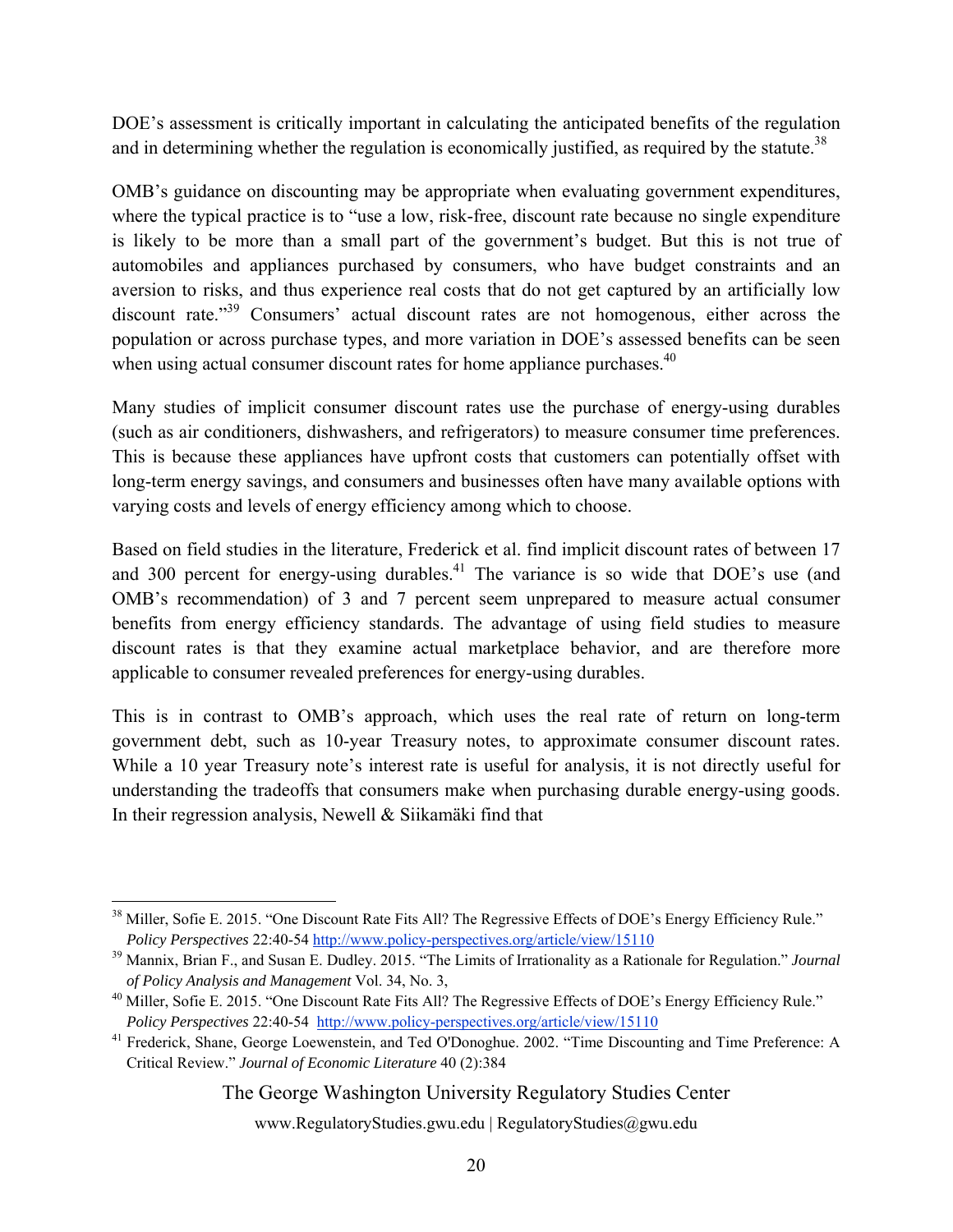individual discount rates exhibit considerable heterogeneity and systematically influence household willingness to pay (WTP) for EE [energy efficiency], as measured through product choices, required payback periods, and EE tax credit claims. The relationship is statistically significant, empirically robust, and not confounded by the characteristics of the homeowner, household, and their home.<sup>42</sup>

DOE tallies the benefits of its energy efficiency standards by treating consumers as a homogenous group, but this does not reflect reality. If consumers do not value the appliance attributes that DOE is mandating, these rules impose huge net costs on consumers rather than benefits. Using a low discount rate to set standards effectively forces consumers to accept a very low rate of return on their investments in appliances. Many consumers, for a variety of reasons, may be in a position to earn much higher returns on other investments – such as education, or even meals, for their children. Yet DOE ignores these opportunity costs and estimates large benefits from depriving consumers of those superior investments.

#### **Do International Benefits Belong in Analyses of Energy Efficiency Rules?**

Standard benefit-cost analysis considers the benefits that accrue to people in the jurisdiction where the costs of the policy are borne.<sup>43</sup> For domestic regulatory policy, this has largely meant that agencies have only considered the costs and benefits felt by U.S. residents when conducting regulatory impact analyses. In the case of DOE energy efficiency rules, this would limit DOE to considering benefits to U.S. residents who purchase higher-priced appliances—however, DOE is not relying on the principles of standards benefit-cost analysis in its rulemakings. As examined above,  $90\%$  of the benefits of  $CO<sub>2</sub>$  emissions reductions—and 10% of total regulatory benefits of these rules—accrue to residents of other countries.

The regulatory philosophy outlined in EO 12866 specifies that rules are made necessary by public need, and the public need in question is that of the "American people" rather than public needs of the world at large.

Federal agencies should promulgate only such regulations as are required by law, are necessary to interpret the law, or are made necessary by compelling public need, *such as material failures of private markets to protect or improve the health* 

The George Washington University Regulatory Studies Center

 $\overline{a}$ 42 Newell, Richard G. & Juha V. Siikamӓki. 2015. "Individual Time Preferences and Energy Efficiency." *National Bureau of Economic Research*. Working Paper 20969. http://www.nber.org/papers/w20969

<sup>43</sup> Ted Gayer & W. Kip Viscusi. "Determining the Proper Scope of Climate Change Benefits." *Working Paper, the George Washington University Regulatory Studies Center*. June 3, 2014. Page 3.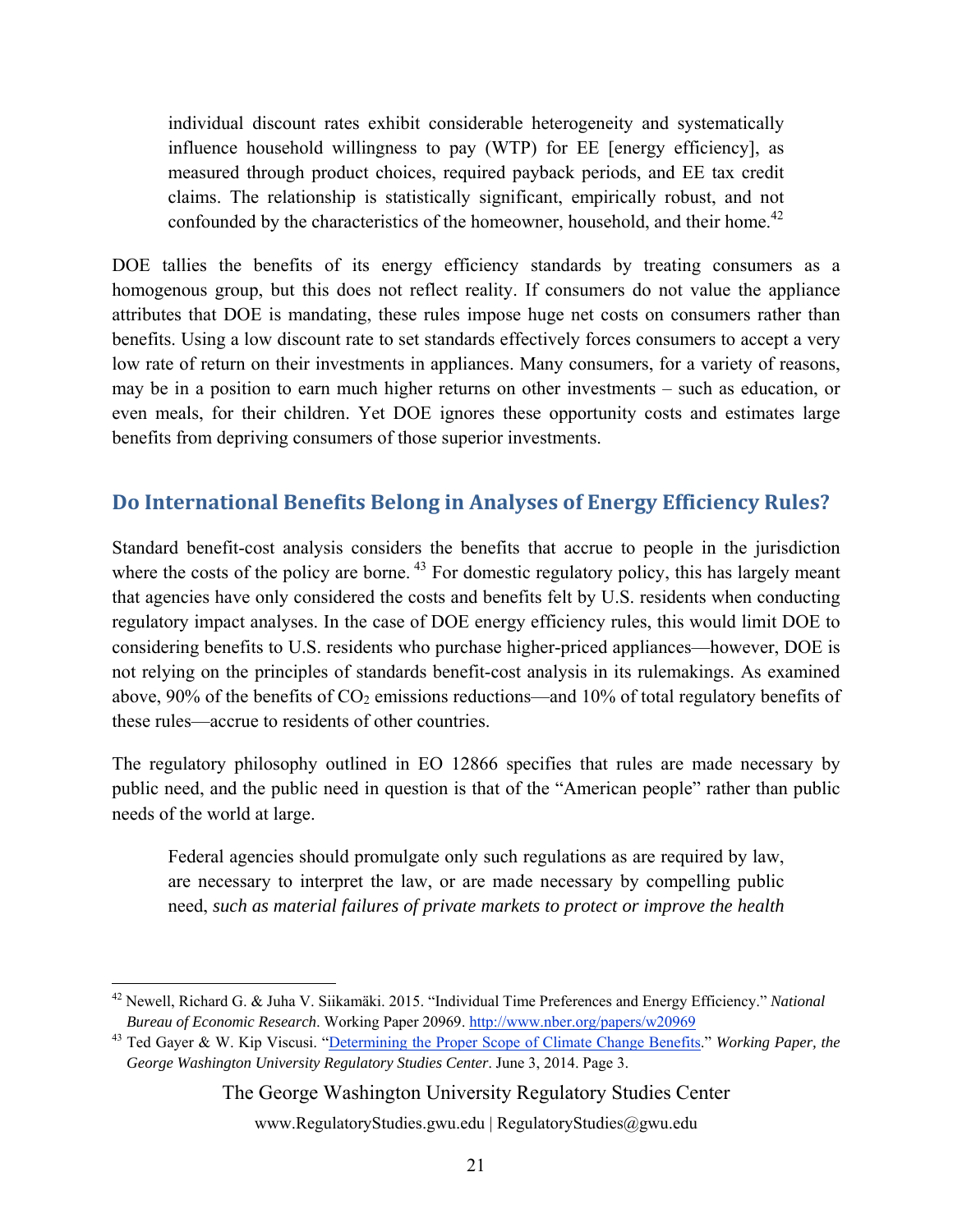*and safety of the public, the environment, or the well-being of the American people*. 44 (emphasis added)

Gayer and Viscusi note that Executive Order 12866 is focused on how the American regulatory system is meant to serve the American people.<sup>45</sup> However, this is not the only indication that agencies receive on who deserves "standing" in a benefit-cost analysis. The focus on costs and benefits to the American people has been outlined more explicitly than in EO 12866, specifically in the Office of Management and Budget's (OMB) Circular A-4, which provides the heads of executive branch agencies with important guidance on how to conduct regulatory analysis. This guidance is reformulated in OMB's Regulatory Impact Analysis Primer, which states:

The analysis should focus on benefits and costs that accrue to citizens and residents of the United States. Where the agency chooses to evaluate a regulation that is likely to have effects beyond the borders of the United States, these effects should be reported separately.<sup>46</sup>

DOE's tendency to rely on worldwide benefits for  $CO<sub>2</sub>$  reduction violates the directive in OMB Circular A-4, reinforced in the Regulatory Impact Analysis Primer. However, DOE's reliance on benefits that accrue to foreign countries is a recent development.

#### **Taking a Global Perspective**

In its initial rulemakings incorporating a range of  $CO<sub>2</sub>$  benefit estimates, DOE stated the importance of using a domestic value of carbon. For example, the Department's 2009 final rule establishing efficiency standards for commercial freezer equipment emphasizes this approach:

As DOE considers a monetary value for  $CO<sub>2</sub>$  emission reductions, the value should, if possible, be restricted to a representation of those costs and benefits likely to be experienced in the United States. DOE explained in the August 2008 NOPR that it expects such values would be lower than comparable global values; however, there currently are no consensus estimates for the U.S. benefits likely to result from  $CO<sub>2</sub>$  emission reductions. However, it is appropriate to use U.S. benefit values, where available, and not world benefit values, in its analysis.<sup>47</sup>

#### The George Washington University Regulatory Studies Center

 $\overline{a}$ <sup>44</sup> Exec. Order No. 12866, Regulatory Planning and Review,  $\S1(a)$ .

<sup>45</sup> Ted Gayer & W. Kip Viscusi. "Determining the Proper Scope of Climate Change Benefits." *Working Paper, the George Washington University Regulatory Studies Center.* June 3, 2014. Page 6.<br><sup>46</sup> United States. Office of Management and Budget. Circular A-4, "Regulatory Impact Analysis: A Primer" (August

<sup>15, 2011)</sup> [Washington, D.C.] 47 74 FR 1132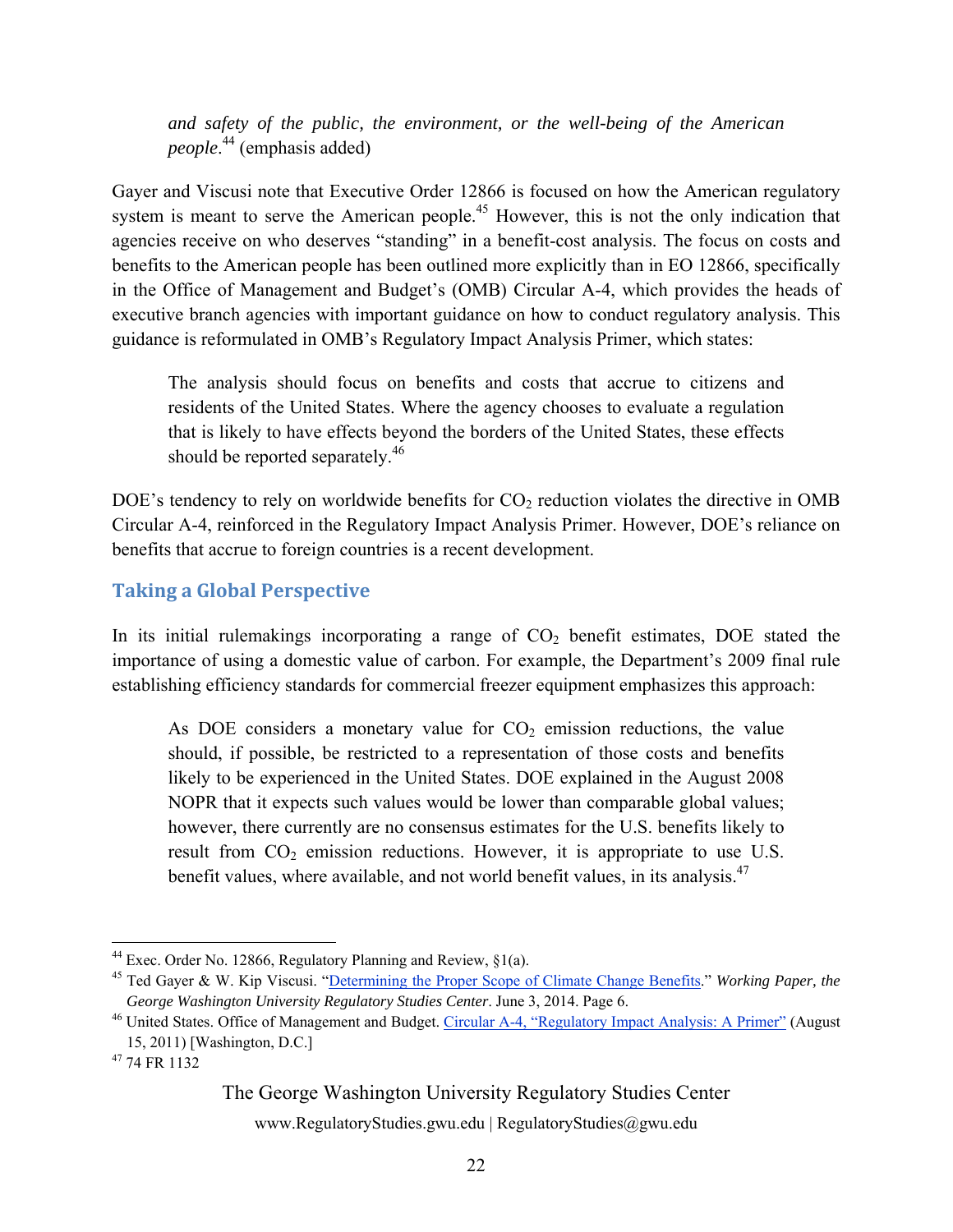Since finalizing this rule in 2009, DOE changed is stance toward incorporating international benefits into analysis of domestic regulatory policy. In its 2011 direct final rule prescribing efficiency standards for residential furnaces and air conditioners, DOE only listed global benefit totals in the preamble of the rule:

At the time of the preparation of this notice, the most recent interagency estimates of the potential global benefits resulting from reduced  $CO<sub>2</sub>$  emissions in 2010, expressed in 2009\$, were \$4.9, \$22.1, \$36.3, and \$67.1 per metric ton avoided. For emission reductions that occur in later years, these values grow in real terms over time. Additionally, the interagency group determined that a range of values from 7 percent to 23 percent should be used to adjust the global SCC to calculate domestic effects, *although preference is given to consideration of the global benefits of reducing CO2 emissions*. 48 (emphasis added)

While the Department is able to calculate domestic benefits from the reduction of carbon emissions expected to result from this rule, it monetizes benefits based on the global value. The domestic benefits of carbon emissions were instead reported in chapter 16 of the Department's technical support document, rather than in the preamble to the rule itself.<sup>49</sup> This is opposite to OMB's guidance, which instructs agencies to report beyond-border effects separately.<sup>50</sup>

This change in approach requires some explanation, which DOE provided in a 2013 technical support document for its proposed commercial refrigeration standards:

Because of the distinctive nature of the climate change problem, we center our current attention on a global measure of SCC. This approach is the same as that taken for the interim values, but it otherwise represents a departure from past practices, which tended to put greater emphasis on a domestic measure of SCC (limited to impacts of climate change experienced within U.S. borders). As a matter of law, consideration of both global and domestic values is generally permissible; the relevant statutory provisions are usually ambiguous and allow selection of either measure. $51$ 

The George Washington University Regulatory Studies Center

<sup>1</sup> 48 76 FR 37412

<sup>49</sup> Technical Support Document for the Proposed Rule, *Energy Conservation Program: Energy Conservation Standards for Residential Furnaces and Residential Central Air Conditioners and Heat Pumps*. Chapter 16: "Monetization of Emission Reduction Benefits."<br><sup>50</sup> United States. Office of Management and Budget. Circular A-4, "Regulatory Impact Analysis: A Primer" (August

<sup>15, 2011)</sup> [Washington, D.C.] 51 Technical Support Document for the Proposed Rule, *Energy Conservation Program: Energy Conservation* 

*Standards for Commercial Refrigeration Equipment*. Page 14A-11.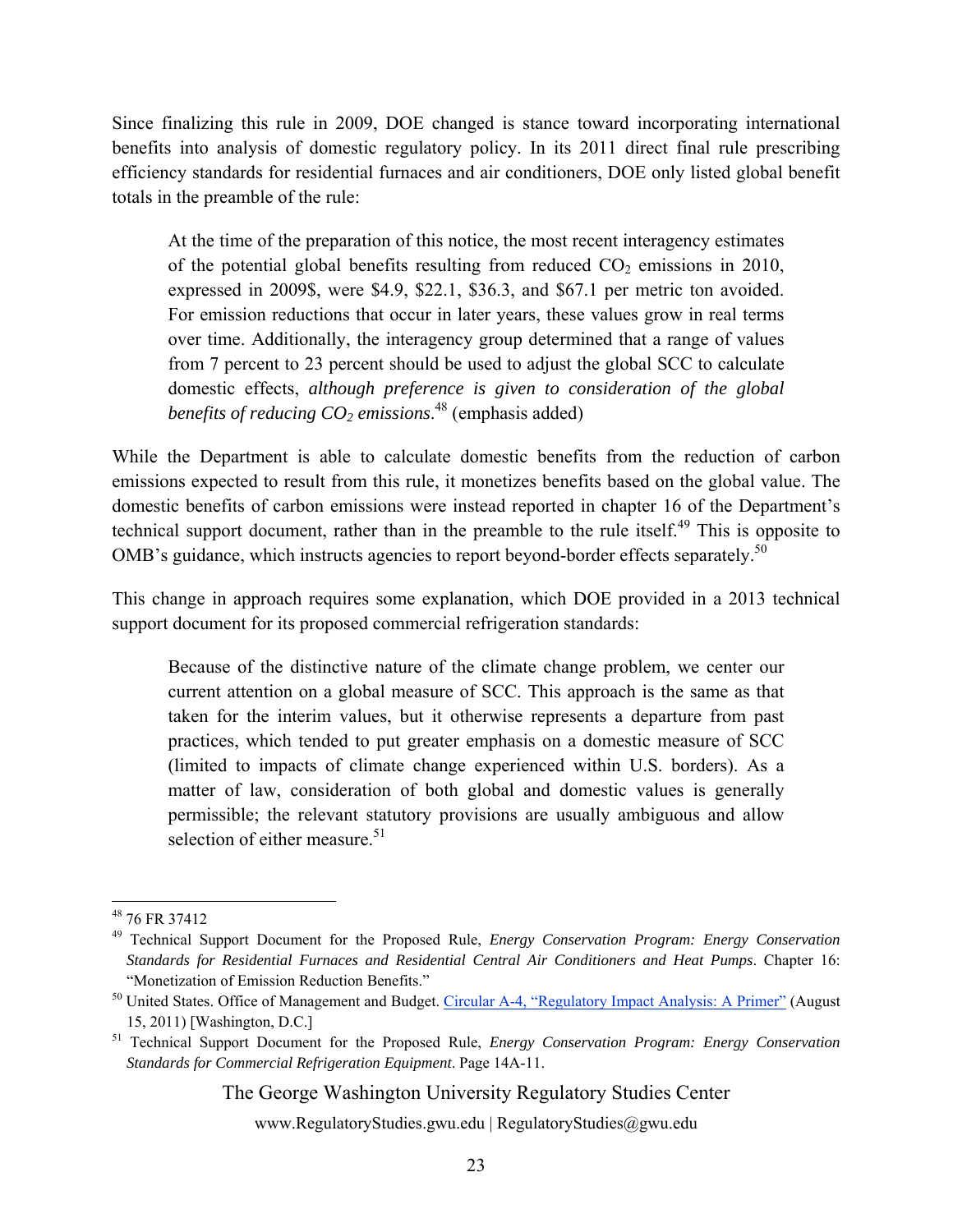However, the question at hand is whether including global benefits is good policy, not whether it fits within an ambiguous statutory construction.<sup>52</sup> Gayer and Viscusi argue that limiting standing to the jurisdiction bearing the costs of regulation is more likely to generate optimal policy outcomes. They find that "there is an evident mismatch if the implementation of regulations is guided by global preferences whereas the laws governing regulatory policies are based on domestic preferences."53

While the costs of the DOEs standards are borne by the American consumers and businesses that are directly affected by the rule, the reduction in carbon emissions resulting from these rules is monetized based on its global, rather than domestic, value. That is, the Department weighs not only domestic but international benefits from this rule against entirely domestic costs, which swings the analysis in favor of stricter efficiency standards. With this in mind, it should be no surprise that "imposing a global perspective on benefits will increase the apparent desirability of the policy but will overstate the actual benefits to the American people."<sup>54</sup>

#### **Conclusion**

 $\overline{a}$ 

Agencies increasingly rely on private benefits and benefits to residents of other countries to justify regulations, despite their inconsistency with standard benefit-cost accounting. The Department of Energy routinely justifies regulations based almost entirely on the basis of these benefits, which, taken together, compose 98% of all benefits from the Department's energy efficiency standards.

As this analysis finds, private benefits comprise 88% of all regulatory benefits for energy efficiency regulations issued between 2007 and 2014. These benefits are the costs that DOE estimates consumers save long-term by purchasing more expensive, more energy efficient appliances than they otherwise would because the rule will reduce the number of options available in the market. However, these benefits are based on faulty assumptions about consumers and their preferences. If DOE's assumptions are incorrect, then consumers experience large net costs by having fewer available options that represent their diverse preferences.

The George Washington University Regulatory Studies Center

<sup>&</sup>lt;sup>52</sup> Although, as Gayer & Viscusi note, statutes are not as ambiguous on this matter as agencies seem to suppose. "Determining the Proper Scope of Climate Change Benefits." *Working Paper, the George Washington University Regulatory Studies Center.* June 3, 2014. Pages 6-9. *53* Ted Gayer & W. Kip Viscusi. "Determining the Proper Scope of Climate Change Benefits." *Working Paper, the* 

*George Washington University Regulatory Studies Center.* June 3, 2014. Page 9.<br><sup>54</sup> Ted Gayer & W. Kip Viscusi. "Determining the Proper Scope of Climate Change Benefits." *Working Paper, the* 

*George Washington University Regulatory Studies Center*. June 3, 2014. Page 11.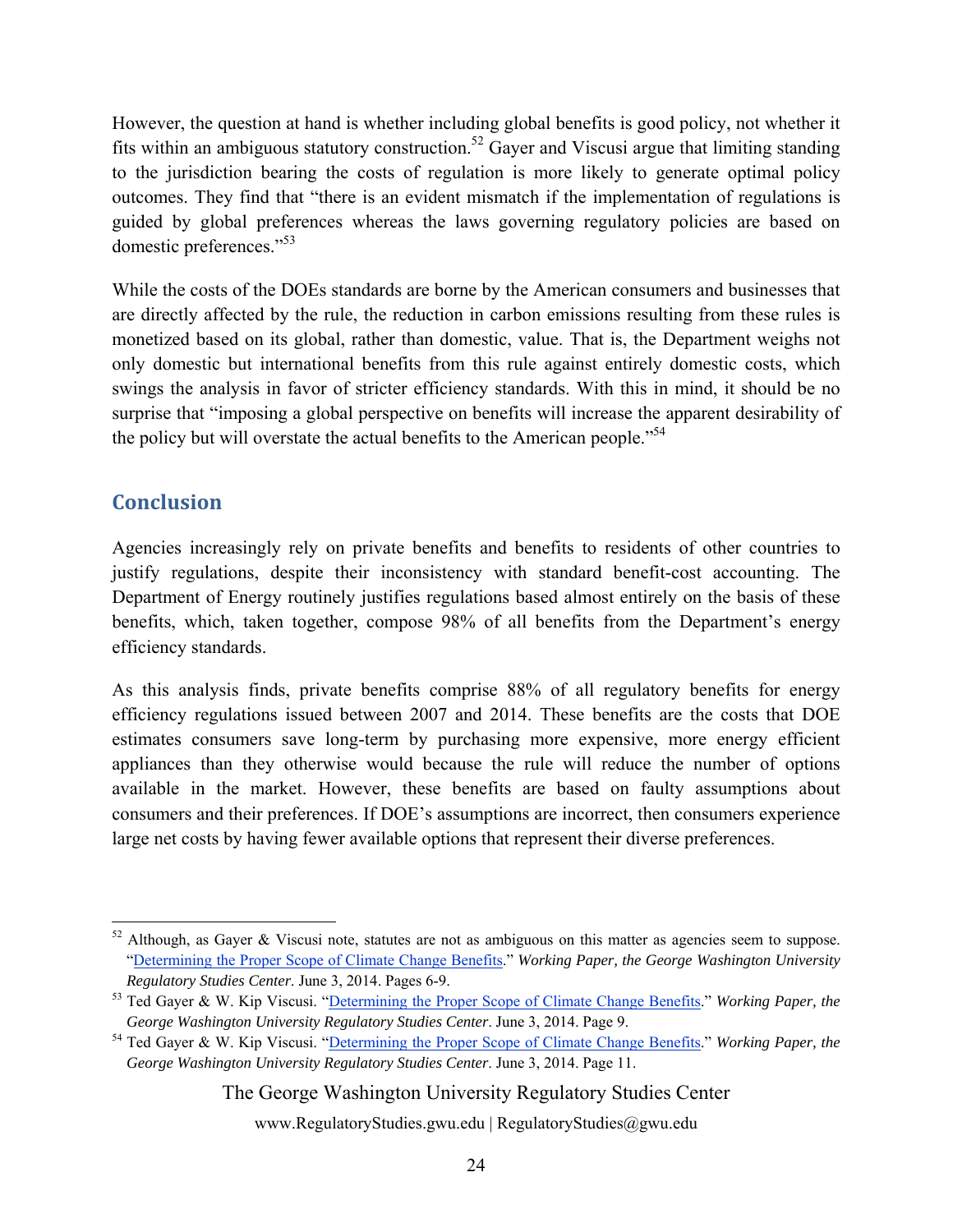Instead of increasing product options, the efficiency standards examined in this paper typically reduce the types of products available by mandating an efficiency threshold. If, as DOE frequently notes in its rules, appliances meeting these efficiency standards are typically already being produced, then consumers already have the option to invest in high-efficiency appliances. However, the fact that consumers choose not to purchase efficient appliances indicates that they do not value these attributes as much as the Department does. If consumers do not value the appliance attributes that DOE is mandating, these rules impose huge net costs on consumers rather than benefits.

Benefits from reducing  $CO<sub>2</sub>$  emissions comprise another 11% of total benefits from energy efficiency rules. However, DOE expects a full  $90\%$  of these  $CO<sub>2</sub>$  benefits will accrue to residents of other countries. Inclusion of these global benefits is inconsistent with traditional regulatory analysis for domestic policy decisions, and swings the Department's analysis in favor of stricter efficiency standards.

According to DOE estimates, efficiency standards issued between 2007 and 2014 will result in \$26.63 billion in annual benefits. \$23.4 billion of these benefits are private benefits, and the remaining \$3.2 billion are public benefits. The reported benefits of these rules greatly outweigh the reported costs. Based on DOE's analyses, consumers can expect \$18.8 billion in annual net benefits from efficiency standards. Also based on DOE's analyses, the vast majority of these benefits are private benefits enjoyed by appliance users rather than public benefits to health or the environment.

However, without the \$23 billion in private benefits, the costs of these standards outweigh the public benefits by \$4.6 billion (2010\$) annually, indicating that these rules are not "made necessary by compelling public need" as directed by Executive Order 12866. Instead, the rules serve primarily to address consumers' and businesses' private "need" to have restricted product choice. These analyses are highly sensitive to the scope and prevalence of the private benefits and, to a lesser extent, international benefits—that DOE chooses to include in its analyses. A different set of assumptions that rely on consumers' revealed preferences and more traditional domestic policy considerations indicates that these rules result instead in large net costs for consumers and businesses.

> The George Washington University Regulatory Studies Center www.RegulatoryStudies.gwu.edu | RegulatoryStudies@gwu.edu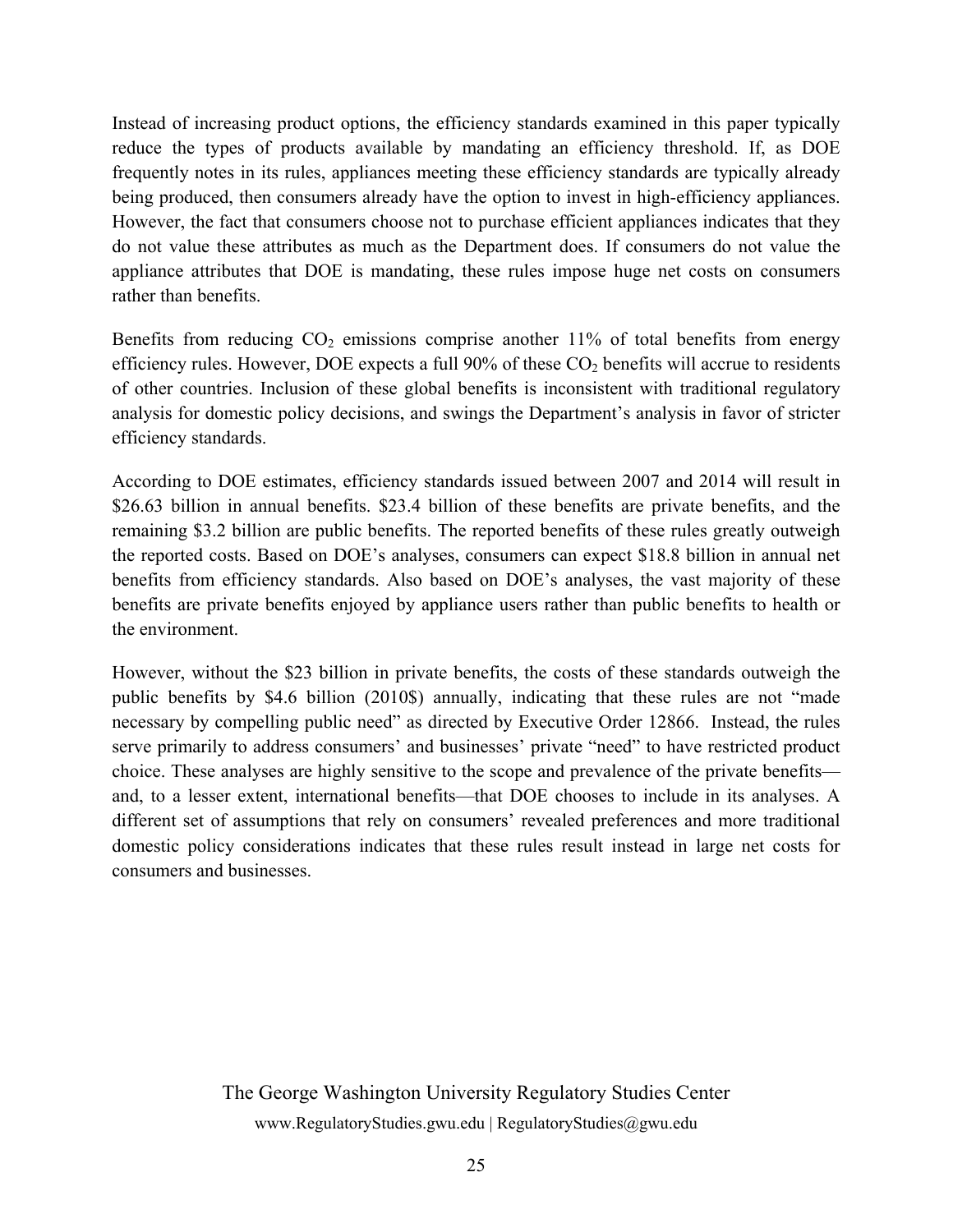# **Appendix A**

|                      | DOE Energy Efficiency Regulations and Cumulative Totals, 2007 – 2014                                                                                                                                                                                                                                                                                                                                 |                   |                                                         |                                            |                                  |                                                                |                |                                  |  |
|----------------------|------------------------------------------------------------------------------------------------------------------------------------------------------------------------------------------------------------------------------------------------------------------------------------------------------------------------------------------------------------------------------------------------------|-------------------|---------------------------------------------------------|--------------------------------------------|----------------------------------|----------------------------------------------------------------|----------------|----------------------------------|--|
| <b>RIN</b>           | Title                                                                                                                                                                                                                                                                                                                                                                                                | Date<br>published | <b>Benefits</b><br>(annualized,<br>3% discount<br>rate) | Costs<br>(annualized, 3%<br>discount rate) | Private benefits<br>(annualized) | CO <sub>2</sub> reduction<br>benefits<br>(annualized)          | Dollar<br>Year | Private<br>benefit %<br>of total |  |
| 1904-<br><b>AB08</b> | Energy Conservation Program for<br>Commercial Equipment: Distribution<br>Transformers Energy Conservation<br>Standards; Final Rule                                                                                                                                                                                                                                                                   | 10/12/2007        | \$904,000,000                                           | \$460,000,000                              | \$904,000,000                    | 238 million tons of<br>CO <sub>2</sub> avoided in<br>2010-2038 | 2006\$         | 100%                             |  |
| 1904-<br><b>AA78</b> | Energy Conservation Program for<br><b>Consumer Products: Energy Conservation</b><br>Standards for Residential Furnaces and<br><b>Boilers</b>                                                                                                                                                                                                                                                         | 11/19/2007        | \$204,000,000                                           | \$40,000,000                               | \$204,000,000                    | 7.8 million tons of<br>CO <sub>2</sub> avoided in<br>2015-2038 | 2006\$         | 100%                             |  |
| 1904-<br>AB44        | Energy Conservation Program for<br>Commercial and Industrial Equipment:<br>Packaged Terminal Air Conditioner and<br>Packaged Terminal Heat Pump Energy<br><b>Conservation Standards</b>                                                                                                                                                                                                              | 10/7/2008         | \$6,500,000                                             | \$4,100,000                                | \$6,500,000                      | 1.06 million tons of<br>CO2 avoided in<br>2012-2042            | 2007\$         | 100%                             |  |
| 1904-<br>AB59        | Energy Conservation Program for<br>Commercial and Industrial Equipment:<br>Energy Conservation Standards for<br>Commercial Ice-Cream Freezers; Self-<br>Contained Commercial Refrigerators,<br>Commercial Freezers, and Commercial<br>Refrigerator-Freezers Without Doors; and<br>Remote Condensing Commercial<br>Refrigerators, Commercial Freezers, and<br><b>Commercial Refrigerator-Freezers</b> | 1/9/2009          | \$253,000,000                                           | \$81,000,000                               | \$253,000,000                    | \$0 and \$955 million<br>(NPV 2012-2042)                       | 2007\$         | 100%                             |  |
| 1904-<br>AB49        | Energy Conservation Program: Energy<br>Conservation Standards for Certain<br>Consumer Products (Dishwashers,<br>Dehumidifiers, Microwave Ovens, and<br>Electric and Gas Kitchen Ranges and<br>Ovens) and for Certain Commercial and<br>Industrial Equipment (Commercial Clothes<br>Washers)                                                                                                          | 4/8/2009          | \$85,000,000                                            | \$28,000,000                               | \$85,000,000                     | \$0 to \$241 million<br>(NPV 2012-2042)                        | 2006\$         | 100%                             |  |

The George Washington University Regulatory Studies Center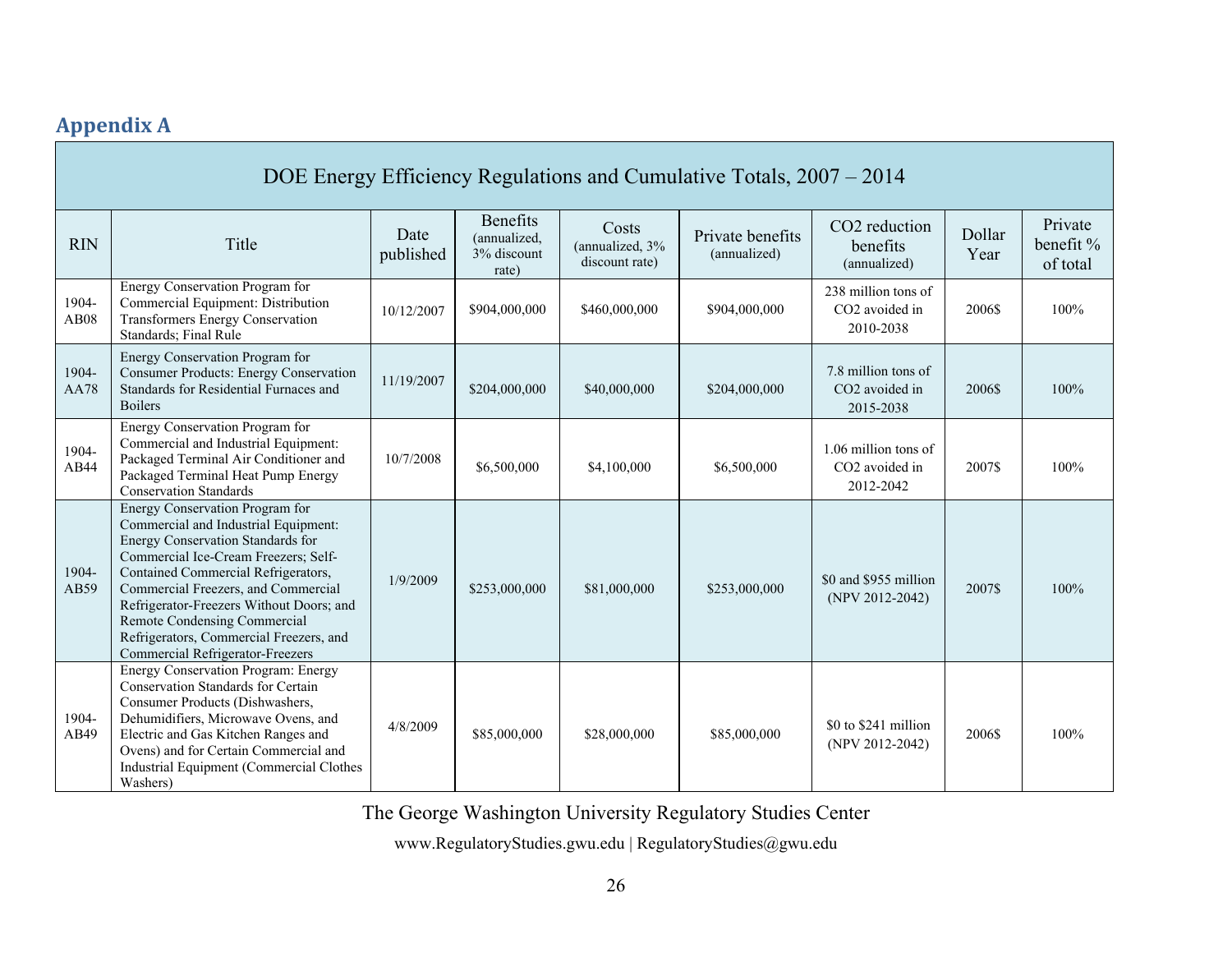| 1904-<br>AA92             | Energy Conservation Program: Energy<br><b>Conservation Standards and Test</b><br>Procedures for General Service<br>Fluorescent Lamps and Incandescent<br>Reflector Lamps                                                                                                                                  | 7/14/2009 | \$3,116,000,000 | \$531,000,000   | \$3,116,000,000 | \$7.6 to \$20.6 billion<br>$(NPV 2012-2042)$ | 2008\$                                                  | 100% |
|---------------------------|-----------------------------------------------------------------------------------------------------------------------------------------------------------------------------------------------------------------------------------------------------------------------------------------------------------|-----------|-----------------|-----------------|-----------------|----------------------------------------------|---------------------------------------------------------|------|
| 1904-<br>AB58             | Energy Conservation Program: Energy<br>Conservation Standards for Refrigerated<br>Bottled or Canned Beverage Vending<br>Machines                                                                                                                                                                          |           | \$59,400,000    | \$23,100,000    | \$49,100,000    | \$10,300,000                                 | 2008\$;<br>2007\$<br>used for<br><b>SCC</b><br>benefits | 83%  |
| 1904-<br>AB93             | <b>Energy Conservation Program: Energy</b><br>Conservation Standards for Certain<br>Consumer Products (Dishwashers,<br>Dehumidifiers, Microwave Ovens, and<br>Electric and Gas Kitchen Ranges and<br>Ovens) and for Certain Commercial and<br><b>Industrial Equipment (Commercial Clothes</b><br>Washers) | 1/8/2010  | \$79,000,000    | \$22,700,000    | \$72,800,000    | \$5,900,000                                  | 2008\$                                                  | 92%  |
| 1904-<br>AB70             | <b>Energy Conservation Program: Energy</b><br><b>Conservation Standards for Small Electric</b><br>Motors                                                                                                                                                                                                  | 3/9/2010  | \$1,111,970,000 | \$263,700,000   | \$989,500,000   | \$115,600,000                                | 2009\$                                                  | 89%  |
| 1904-<br>AA90             | <b>Energy Conservation Program: Energy</b><br><b>Conservation Standards for Residential</b><br>Water Heaters, Direct Heating Equipment,<br>and Pool Heaters                                                                                                                                               | 4/16/2010 | \$2,020,500,000 | \$1,249,300,000 | \$1,842,700,000 | \$168,600,000                                | 2009\$                                                  | 91%  |
| 1904-<br>AC <sub>06</sub> | Energy Conservation Program: Energy<br><b>Conservation Standards for Residential</b><br>Furnaces and Residential Central Air<br>Conditioners and Heat Pumps <sup>55</sup>                                                                                                                                 | 6/27/2011 | \$1,747,850,000 | \$714,600,000   | \$1,566,800,000 | \$170,400,000                                | 2009\$                                                  | 90%  |
| 1904-<br>AA89             | <b>Energy Conservation Program: Energy</b><br><b>Conservation Standards for Residential</b><br>Clothes Dryers and Room Air<br>Conditioners                                                                                                                                                                | 8/24/2011 | \$442,200,000   | \$166,400,000   | \$395,300,000   | \$44,500,000                                 | 2009\$                                                  | 89%  |

The George Washington University Regulatory Studies Center

<sup>&</sup>lt;sup>55</sup> This rule includes two efficiency standards for appliances. Benefits and costs are calculated separately for the two standards, and were summed from tables I.3 and I.4 of the final rule for this analysis (76 FR 37413 – 76 FR 37414). Values from table I.4 were added to midpoint values from the ranges in table I.3.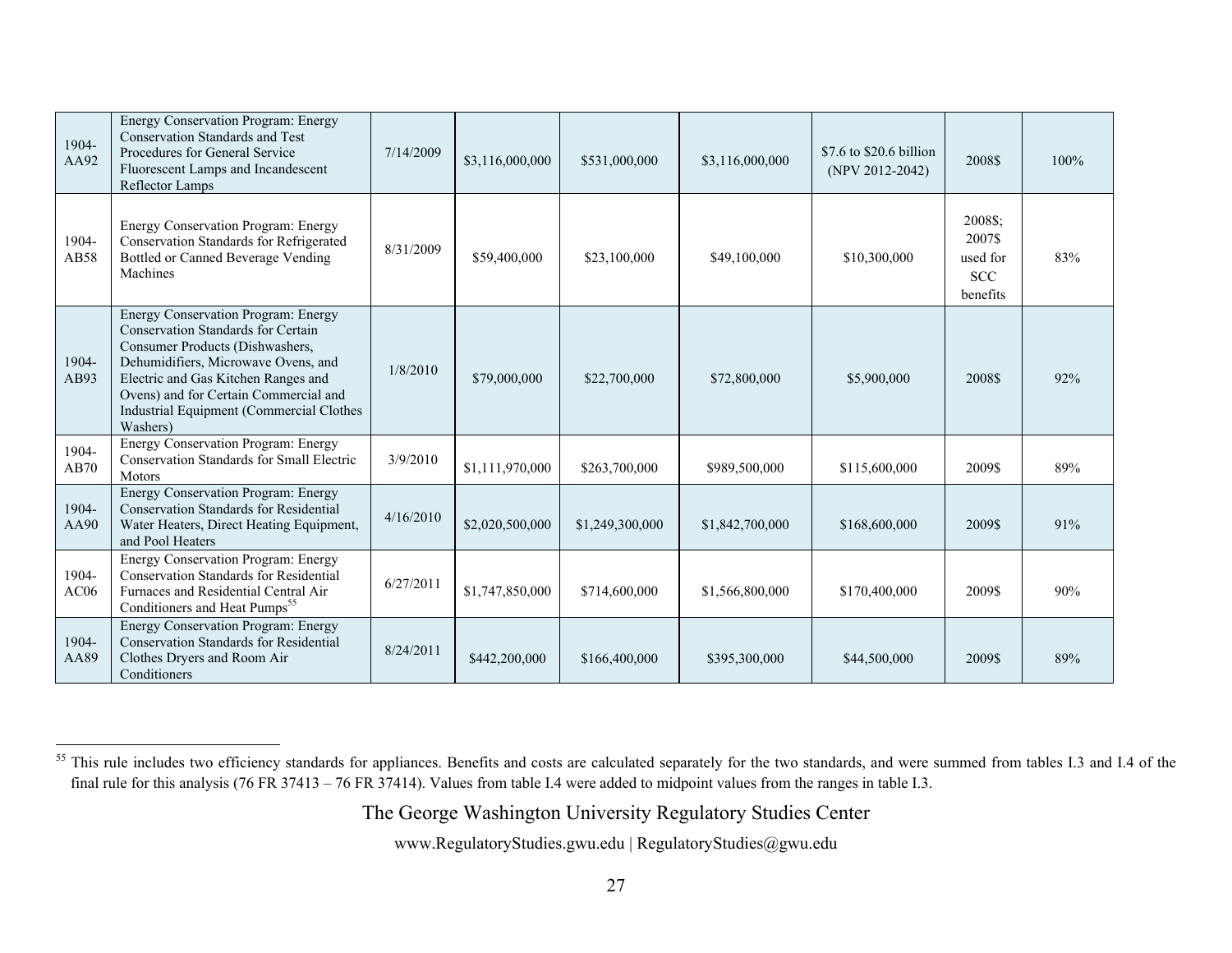| 1904-<br>AB79        | Energy Conservation Program: Energy<br><b>Conservation Standards for Residential</b><br>Refrigerators, Refrigerator-Freezers, and<br>Freezers | 9/15/2011  | \$3,703,000,000 | \$1,303,500,000 | \$3,160,000,000 | \$515,000,000 | 2009\$ | 85% |
|----------------------|-----------------------------------------------------------------------------------------------------------------------------------------------|------------|-----------------|-----------------|-----------------|---------------|--------|-----|
| 1904-<br><b>AB50</b> | Energy Efficiency Standards for<br><b>Fluorescent Lamp Ballasts</b>                                                                           | 11/14/2011 | \$1,438,000,000 | \$385,000,000   | \$1,344,000,000 | \$92,000,000  | 2010\$ | 93% |
| 1904-<br>AC64        | <b>Energy Conservation Program: Energy</b><br>Conservation Standards for Residential<br><b>Dishwashers</b>                                    | 5/30/2012  | \$70,000,000    | \$44,000,000    | \$66,000,000    | \$3,900,000   | 2010\$ | 94% |
| 1904-<br>AB90        | Energy Conservation Standards for<br><b>Residential Clothes Washers</b>                                                                       | 5/31/2012  | \$1,958,000,000 | \$212,000,000   | \$1,808,000,000 | \$142,000,000 | 2010\$ | 92% |
| 1904-<br>AC04        | Energy Conservation Program: Energy<br>Conservation Standards for Distribution<br>Transformers                                                | 4/18/2013  | \$1,233,000,000 | \$282,000,000   | \$983,000,000   | \$237,000,000 | 2011\$ | 80% |
| 1904-<br>AC07        | Energy Conservation Program: Energy<br>Conservation Standards for Standby Mode<br>and Off Mode for Microwave Ovens                            | 6/17/2013  | \$294,000,000   | \$66,400,000    | \$234,000,000   | \$58,400,000  | 2011\$ | 80% |
| 1904-<br>AC00        | Energy Conservation Program: Energy<br><b>Conservation Standards for Metal Halide</b><br>Lamp Fixtures                                        | 2/10/2014  | \$131,000,000   | \$40,000,000    | \$91,000,000    | \$38,000,000  | 2012\$ | 69% |
| 1904-<br>AB57        | <b>Energy Conservation Program: Energy</b><br><b>Conservation Standards for External</b><br><b>Power Supplies</b>                             | 2/10/2014  | \$428,000,000   | \$162,000,000   | \$350,000,000   | \$77,000,000  | 2012\$ | 82% |
| 1904-<br>AC19        | <b>Energy Conservation Program: Energy</b><br>Conservation Standards for Commercial<br>Refrigeration Equipment                                | 3/28/2014  | \$1,152,000,000 | \$264,000,000   | \$900,000,000   | \$246,000,000 | 2012\$ | 78% |
| 1904-<br>AC28        | <b>Energy Conservation Program: Energy</b><br><b>Conservation Standards for Commercial</b><br>and Industrial Electric Motors                  | 5/29/2014  | \$2,696,000,000 | \$621,000,000   | \$2,048,000,000 | \$614,000,000 | 2013\$ | 76% |
| 1904-<br>AB86        | Energy Conservation Program: Energy<br>Conservation Standards for Walk-In<br>Coolers and Freezers                                             | 6/3/2014   | \$1,371,000,000 | \$528,000,000   | \$1,064,000,000 | \$287,000,000 | 2013\$ | 78% |
| 1904-<br>AC22        | Energy Conservation Program for<br><b>Consumer Products: Energy Conservation</b><br>Standards for Residential Furnace Fans                    | 7/3/2014   | \$2,328,000,000 | \$355,000,000   | \$2,010,000,000 | \$312,000,000 | 2013\$ | 86% |
| 1904-<br>AC77        | Energy Conservation Program: Energy<br><b>Conservation Standards for Commercial</b><br>Clothes Washers                                        | 12/15/2014 | \$38,000,000    | \$30,000        | \$30,000,000    | \$7,000,000   | 2013\$ | 79% |

The George Washington University Regulatory Studies Center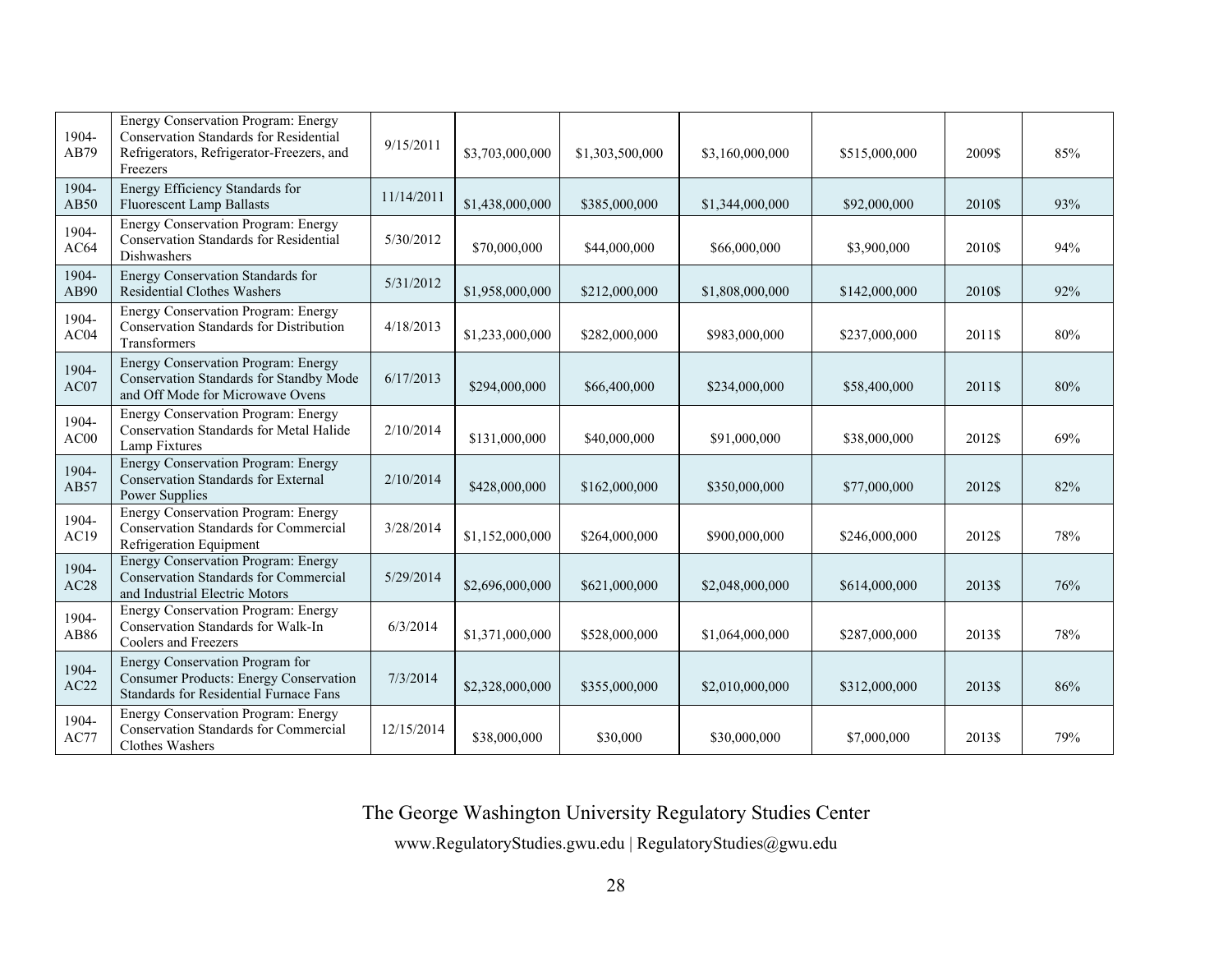| <b>Total Benefit Composition</b> | \$26,869,420,000      | \$7,846,830,000   | \$23,572,700,000     | \$3,144,600,000 | 87.73%                |
|----------------------------------|-----------------------|-------------------|----------------------|-----------------|-----------------------|
|                                  |                       |                   | <b>Total Private</b> | Total $CO2$     | Private Benefits as % |
|                                  | <b>Total Benefits</b> | <b>Total Cost</b> | <b>Benefits</b>      | <b>Benefits</b> | of Total              |

# **Appendix B**

|                      | DOE Energy Efficiency Regulations and Cumulative Totals, 2007 – 2014 (2010\$)                                                                                                                                                                                                                                                                                                             |                   |                                                         |                                             |                                  |                                                        |                                 |  |  |
|----------------------|-------------------------------------------------------------------------------------------------------------------------------------------------------------------------------------------------------------------------------------------------------------------------------------------------------------------------------------------------------------------------------------------|-------------------|---------------------------------------------------------|---------------------------------------------|----------------------------------|--------------------------------------------------------|---------------------------------|--|--|
| <b>RIN</b>           | Title                                                                                                                                                                                                                                                                                                                                                                                     | Date<br>published | <b>Benefits</b><br>(annualized,<br>3% discount<br>rate) | Costs<br>(annualized, 3%)<br>discount rate) | Private benefits<br>(annualized) | $CO2$ reduction<br>benefits (annualized)               | Private benefit<br>$%$ of total |  |  |
| 1904-<br><b>AB08</b> | Energy Conservation Program for Commercial<br>Equipment: Distribution Transformers Energy<br>Conservation Standards; Final Rule                                                                                                                                                                                                                                                           | 10/12/2007        | \$977,790,790                                           | \$497,548,410                               | \$977,790,790                    | 238 million tons of<br>$CO2$ avoided in 2010-<br>2038  | 100%                            |  |  |
| 1904-<br><b>AA78</b> | Energy Conservation Program for Consumer<br>Products: Energy Conservation Standards for<br>Residential Furnaces and Boilers                                                                                                                                                                                                                                                               | 11/19/2007        | \$220,651,900                                           | \$43,265,080                                | \$220,651,900                    | 7.8 million tons of<br>$CO2$ avoided in 2015-<br>2038  | 100%                            |  |  |
| 1904-<br>AB44        | Energy Conservation Program for Commercial<br>and Industrial Equipment: Packaged Terminal<br>Air Conditioner and Packaged Terminal Heat<br>Pump Energy Conservation Standards                                                                                                                                                                                                             | 10/7/2008         | \$6,835,876                                             | \$4,311,860                                 | \$6,835,876                      | 1.06 million tons of<br>$CO2$ avoided in 2012-<br>2042 | 100%                            |  |  |
| 1904-<br>AB59        | Energy Conservation Program for Commercial<br>and Industrial Equipment: Energy Conservation<br>Standards for Commercial Ice-Cream Freezers;<br>Self-Contained Commercial Refrigerators,<br>Commercial Freezers, and Commercial<br>Refrigerator-Freezers Without Doors; and<br>Remote Condensing Commercial Refrigerators,<br>Commercial Freezers, and Commercial<br>Refrigerator-Freezers | 1/9/2009          | \$266,073,290                                           | \$85,185,520                                | \$266,073,290                    | \$0 and \$1 billion<br>$(NPV 2012-2042)$               | 100%                            |  |  |

The George Washington University Regulatory Studies Center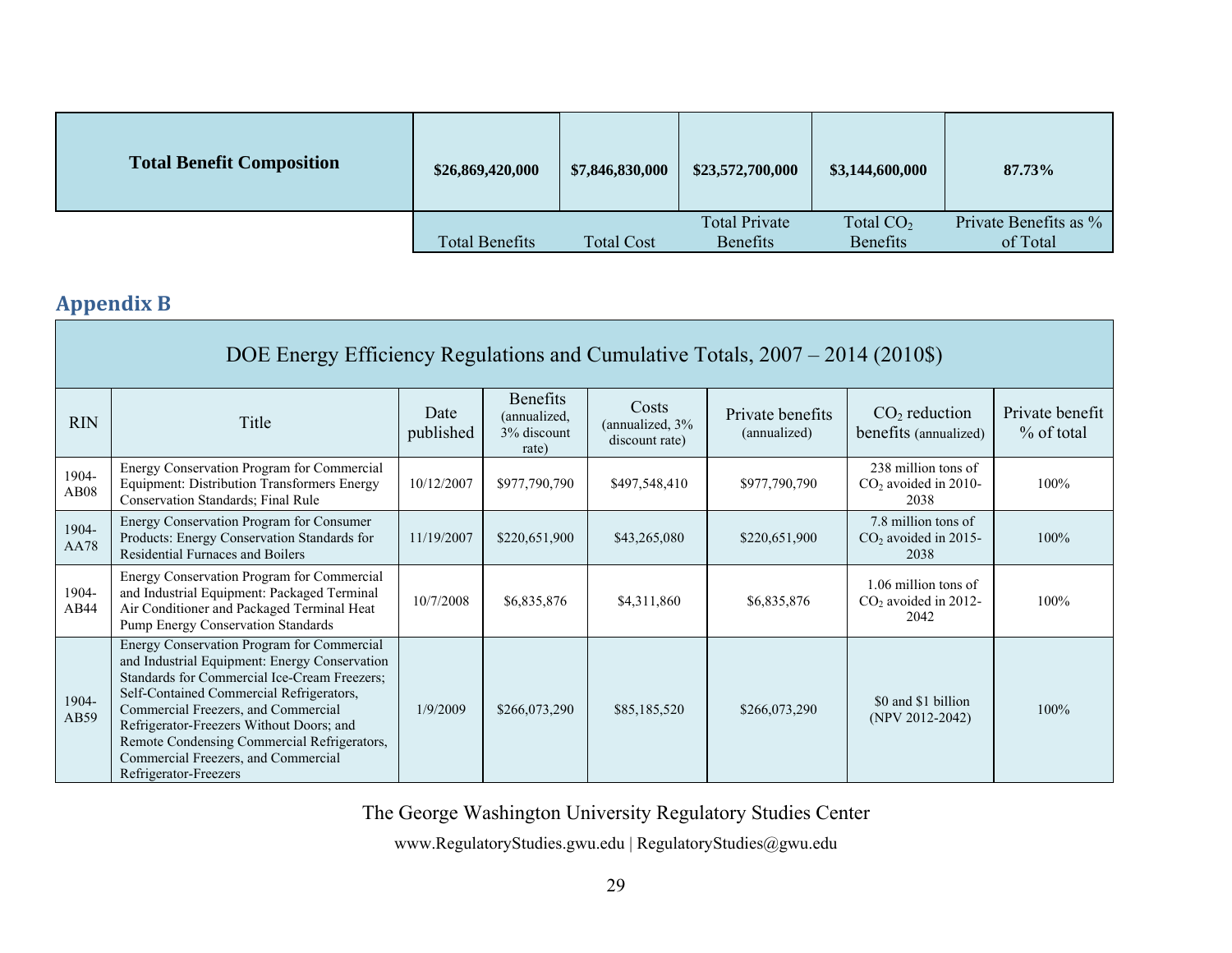| 1904-<br>AB49 | Energy Conservation Program: Energy<br><b>Conservation Standards for Certain Consumer</b><br>Products (Dishwashers, Dehumidifiers,<br>Microwave Ovens, and Electric and Gas<br>Kitchen Ranges and Ovens) and for Certain<br>Commercial and Industrial Equipment<br>(Commercial Clothes Washers)        | 4/8/2009  | \$91,938,290    | \$30,285,560                               | \$91,938,290    | \$0 to \$261 million<br>(NPV 2012-2042) | 100% |
|---------------|--------------------------------------------------------------------------------------------------------------------------------------------------------------------------------------------------------------------------------------------------------------------------------------------------------|-----------|-----------------|--------------------------------------------|-----------------|-----------------------------------------|------|
| 1904-<br>AA92 | Energy Conservation Program: Energy<br>Conservation Standards and Test Procedures for<br>7/14/2009<br>\$537,789,700<br>General Service Fluorescent Lamps and<br>\$3,155,843,140<br><b>Incandescent Reflector Lamps</b>                                                                                 |           | \$3,155,843,140 | \$7.7 to \$20.9 billion<br>(NPV 2012-2042) | 100%            |                                         |      |
| 1904-<br>AB58 | Energy Conservation Program: Energy<br>Conservation Standards for Refrigerated<br>8/31/2009<br>\$60,159,530<br>\$23,395,370<br>\$49,727,820<br>Bottled or Canned Beverage Vending Machines                                                                                                             |           | \$10,832,230    | 83%                                        |                 |                                         |      |
| 1904-<br>AB93 | <b>Energy Conservation Program: Energy</b><br><b>Conservation Standards for Certain Consumer</b><br>Products (Dishwashers, Dehumidifiers,<br>Microwave Ovens, and Electric and Gas<br>Kitchen Ranges and Ovens) and for Certain<br>Commercial and Industrial Equipment<br>(Commercial Clothes Washers) | 1/8/2010  | \$80,010,140    | \$22,990,260                               | \$73,730,870    | \$5,975,442                             | 92%  |
| 1904-<br>AB70 | Energy Conservation Program: Energy<br><b>Conservation Standards for Small Electric</b><br>Motors                                                                                                                                                                                                      | 3/9/2010  | \$1,130,209,380 | \$268,025,410                              | \$1,005,730,540 | \$117,496,160                           | 89%  |
| 1904-<br>AA90 | Energy Conservation Program: Energy<br><b>Conservation Standards for Residential Water</b><br>Heaters, Direct Heating Equipment, and Pool<br><b>Heaters</b>                                                                                                                                            | 4/16/2010 | \$2,053,641,790 | \$1,269,791,970                            | \$1,872,925,380 | \$171,365,510                           | 91%  |
| 1904-<br>AC06 | Energy Conservation Program: Energy<br><b>Conservation Standards for Residential</b><br>Furnaces and Residential Central Air<br>Conditioners and Heat Pumps <sup>56</sup>                                                                                                                              | 6/27/2011 | \$1,776,519,570 | \$726,321,420                              | \$1,592,499,850 | \$173,195,030                           | 90%  |
| 1904-<br>AA89 | Energy Conservation Program: Energy<br><b>Conservation Standards for Residential Clothes</b><br>Dryers and Room Air Conditioners                                                                                                                                                                       | 8/24/2011 | \$449,453,300   | \$169,129,420                              | \$401,784,010   | \$45,229,920                            | 89%  |

<sup>&</sup>lt;sup>56</sup> This rule includes two efficiency standards for appliances. Benefits and costs are calculated separately for the two standards, and were summed from tables I.3 and I.4 of the final rule for this analysis (76 FR 37413 – 76 FR 37414). Values from table I.4 were added to midpoint values from the ranges in table I.3.

The George Washington University Regulatory Studies Center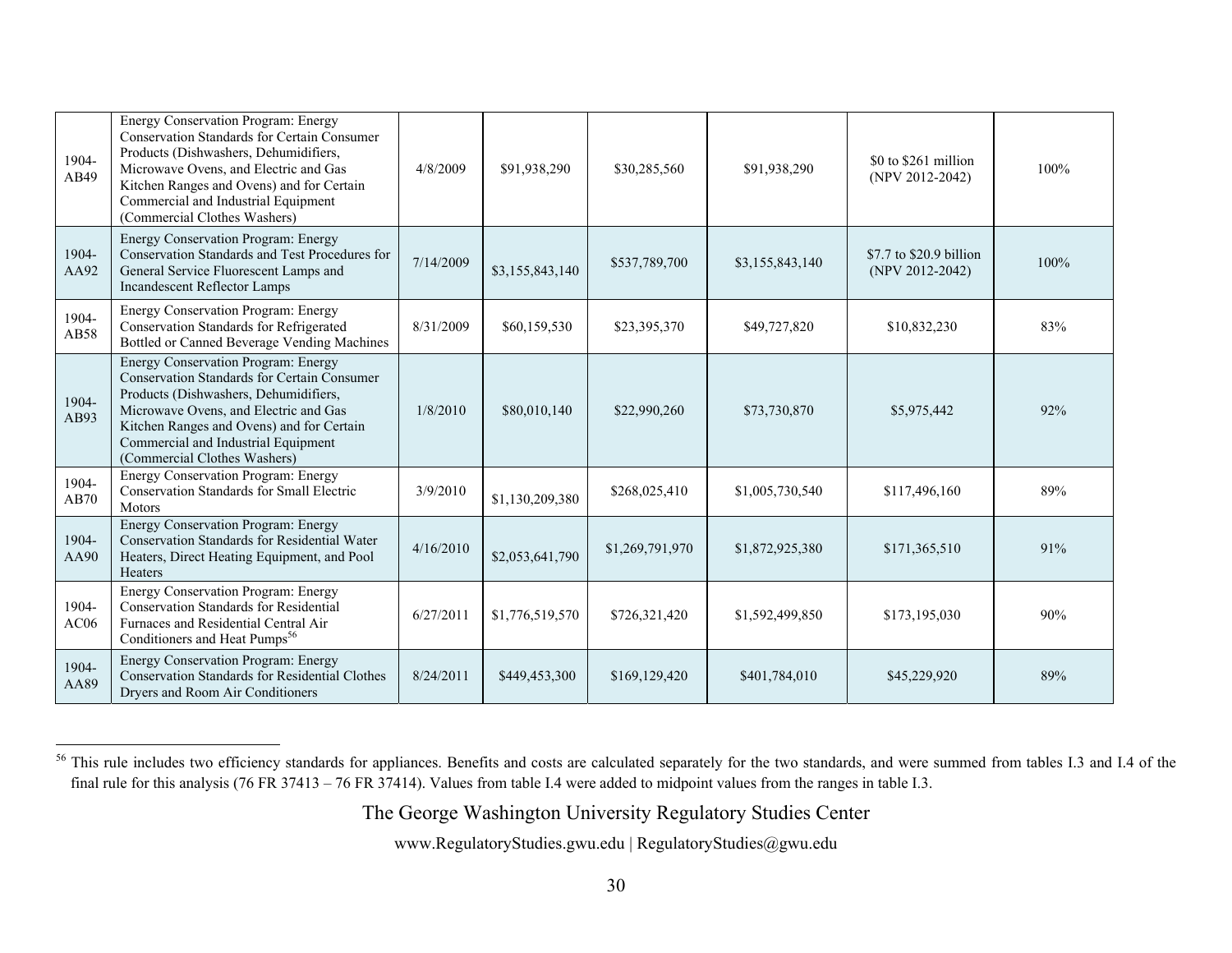| 1904-<br>AB79 | Energy Conservation Program: Energy<br><b>Conservation Standards for Residential</b><br>Refrigerators, Refrigerator-Freezers, and<br>Freezers | 9/15/2011  | \$3,763,739,440 | \$1,324,881,000 | \$3,211,832,740 | \$523,447,420 | 85% |
|---------------|-----------------------------------------------------------------------------------------------------------------------------------------------|------------|-----------------|-----------------|-----------------|---------------|-----|
| 1904-<br>AB50 | Energy Efficiency Standards for Fluorescent<br><b>Lamp Ballasts</b>                                                                           | 11/14/2011 | \$1,438,000,000 | \$385,000,000   | \$1,344,000,000 | \$92,000,000  | 93% |
| 1904-<br>AC64 | Energy Conservation Program: Energy<br><b>Conservation Standards for Residential</b><br>Dishwashers                                           | 5/30/2012  | \$70,000,000    | \$44,000,000    | \$66,000,000    | \$3,900,000   | 94% |
| 1904-<br>AB90 | Energy Conservation Standards for Residential<br>Clothes Washers                                                                              | 5/31/2012  | \$1,958,000,000 | \$212,000,000   | \$1,808,000,000 | \$142,000,000 | 92% |
| 1904-<br>AC04 | Energy Conservation Program: Energy<br>Conservation Standards for Distribution<br>Transformers                                                | 4/18/2013  | \$1,195,270,930 | \$273,370,970   | \$952,920,780   | \$229,747,940 | 80% |
| 1904-<br>AC07 | Energy Conservation Program: Energy<br>Conservation Standards for Standby Mode and<br>Off Mode for Microwave Ovens                            | 6/17/2013  | \$285,003,770   | \$64,368,200    | \$226,839,740   | \$56,612,990  | 80% |
| 1904-<br>AC00 | Energy Conservation Program: Energy<br>Conservation Standards for Metal Halide Lamp<br>Fixtures                                               | 2/10/2014  | \$124,416,740   | \$37,989,840    | \$86,426,890    | \$36,090,350  | 69% |
| 1904-<br>AB57 | Energy Conservation Program: Energy<br><b>Conservation Standards for External Power</b><br>Supplies                                           | 2/10/2014  | \$406,491,320   | \$153,858,860   | \$332,411,130   | \$73,130,450  | 82% |
| 1904-<br>AC19 | <b>Energy Conservation Program: Energy</b><br><b>Conservation Standards for Commercial</b><br>Refrigeration Equipment                         | 3/28/2014  | \$1,094,107,480 | \$250,732,960   | \$854,771,470   | \$233,637,530 | 78% |
| 1904-<br>AC28 | <b>Energy Conservation Program: Energy</b><br>Conservation Standards for Commercial and<br><b>Industrial Electric Motors</b>                  | 5/29/2014  | \$2,523,551,450 | \$581,277,990   | \$1,917,000,510 | \$574,725,740 | 76% |
| 1904-<br>AB86 | Energy Conservation Program: Energy<br>Conservation Standards for Walk-In Coolers<br>and Freezers                                             | 6/3/2014   | \$1,283,304,540 | \$494,226,690   | \$995,941,670   | \$268,642,160 | 78% |
| 1904-<br>AC22 | Energy Conservation Program for Consumer<br>Products: Energy Conservation Standards for<br><b>Residential Furnace Fans</b>                    | 7/3/2014   | \$2,179,090,420 | \$332,292,570   | \$1,881,431,170 | \$292,043,050 | 86% |
| 1904-<br>AC77 | Energy Conservation Program: Energy<br><b>Conservation Standards for Commercial</b><br>Clothes Washers                                        | 12/15/2014 | \$35,569,350    | \$28,082        | \$28,081,060    | \$6,552,248   | 79% |

The George Washington University Regulatory Studies Center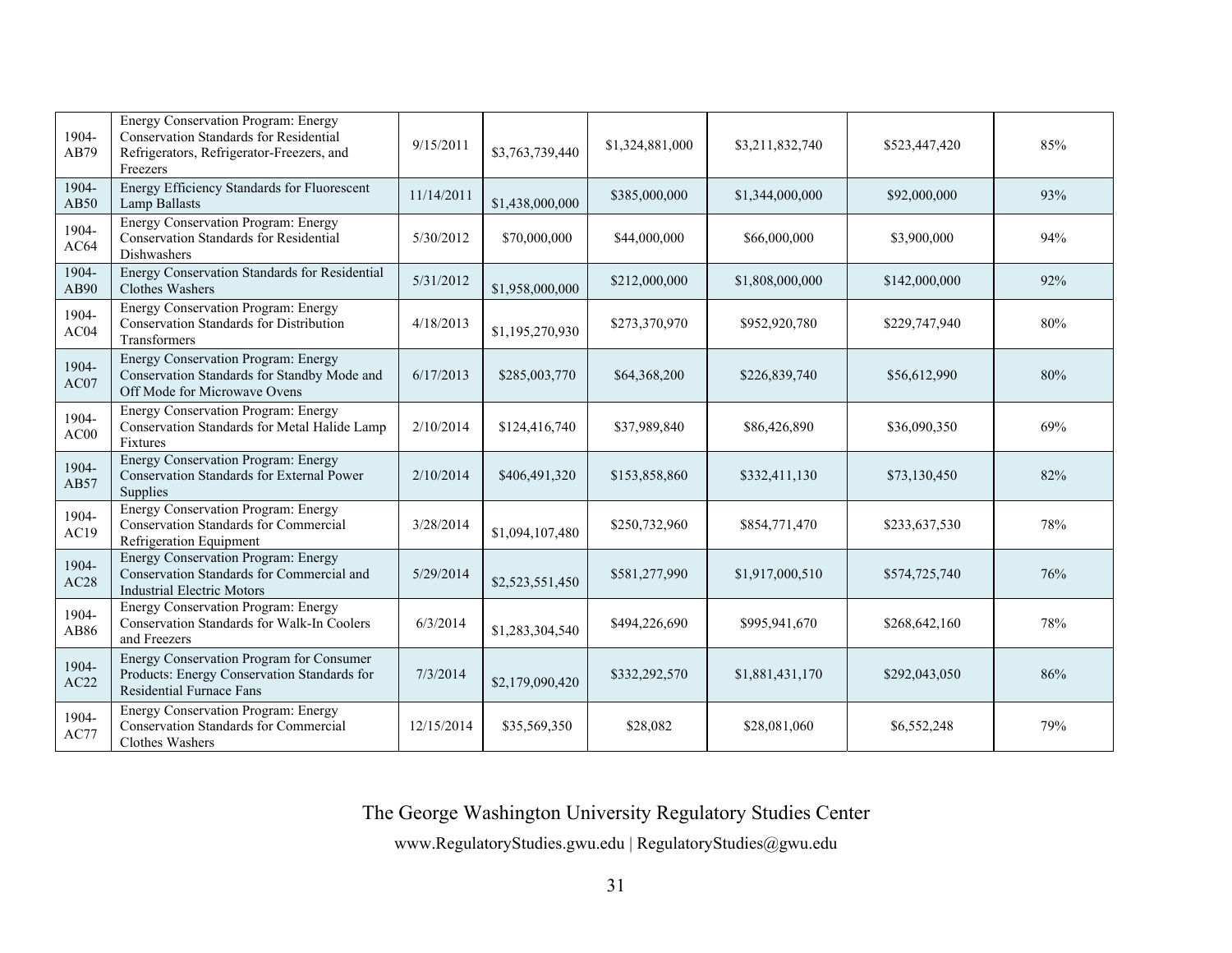| <b>Total Benefit Composition</b> | \$26,625,672,436      | \$7,832,067,142   | \$23,421,188,916                 | \$3,056,624,170                | 87.96%                               |
|----------------------------------|-----------------------|-------------------|----------------------------------|--------------------------------|--------------------------------------|
|                                  | <b>Total Benefits</b> | <b>Total Cost</b> | <b>Total Private</b><br>Benefits | Total $CO2$<br><b>Benefits</b> | Private<br>Benefits as %<br>of Total |

# **Appendix C**

| DOE Energy Efficiency Regulations Annual Benefit Composition, 2007 – 2014 (2010\$) |                      |                   |                        |                                   |                                      |  |  |  |
|------------------------------------------------------------------------------------|----------------------|-------------------|------------------------|-----------------------------------|--------------------------------------|--|--|--|
| Year                                                                               | <b>Total Benefit</b> | <b>Total Cost</b> | <b>Private Benefit</b> | $CO2$ Reduction<br><b>Benefit</b> | <b>Private Benefit</b><br>% of Total |  |  |  |
| 2007                                                                               | \$1,198,442,690      | \$540,813,490     | \$1,198,442,690        |                                   | 100%                                 |  |  |  |
| 2008                                                                               | \$6,835,876          | \$4,311,860       | \$6,835,876            |                                   | 100%                                 |  |  |  |
| 2009                                                                               | \$3,574,014,250      | \$676,656,150     | \$3,563,582,540        | \$10,832,230                      | 99.7%                                |  |  |  |
| 2010                                                                               | \$3,263,861,310      | \$1,560,807,640   | \$2,952,386,790        | \$294,837,112                     | 90.5%                                |  |  |  |
| 2011                                                                               | \$7,427,712,310      | \$2,605,331,840   | \$6,550,116,600        | \$833,872,370                     | 88.2%                                |  |  |  |
| 2012                                                                               | \$2,028,000,000      | \$256,000,000     | \$1,874,000,000        | \$145,900,000                     | 92.4%                                |  |  |  |

The George Washington University Regulatory Studies Center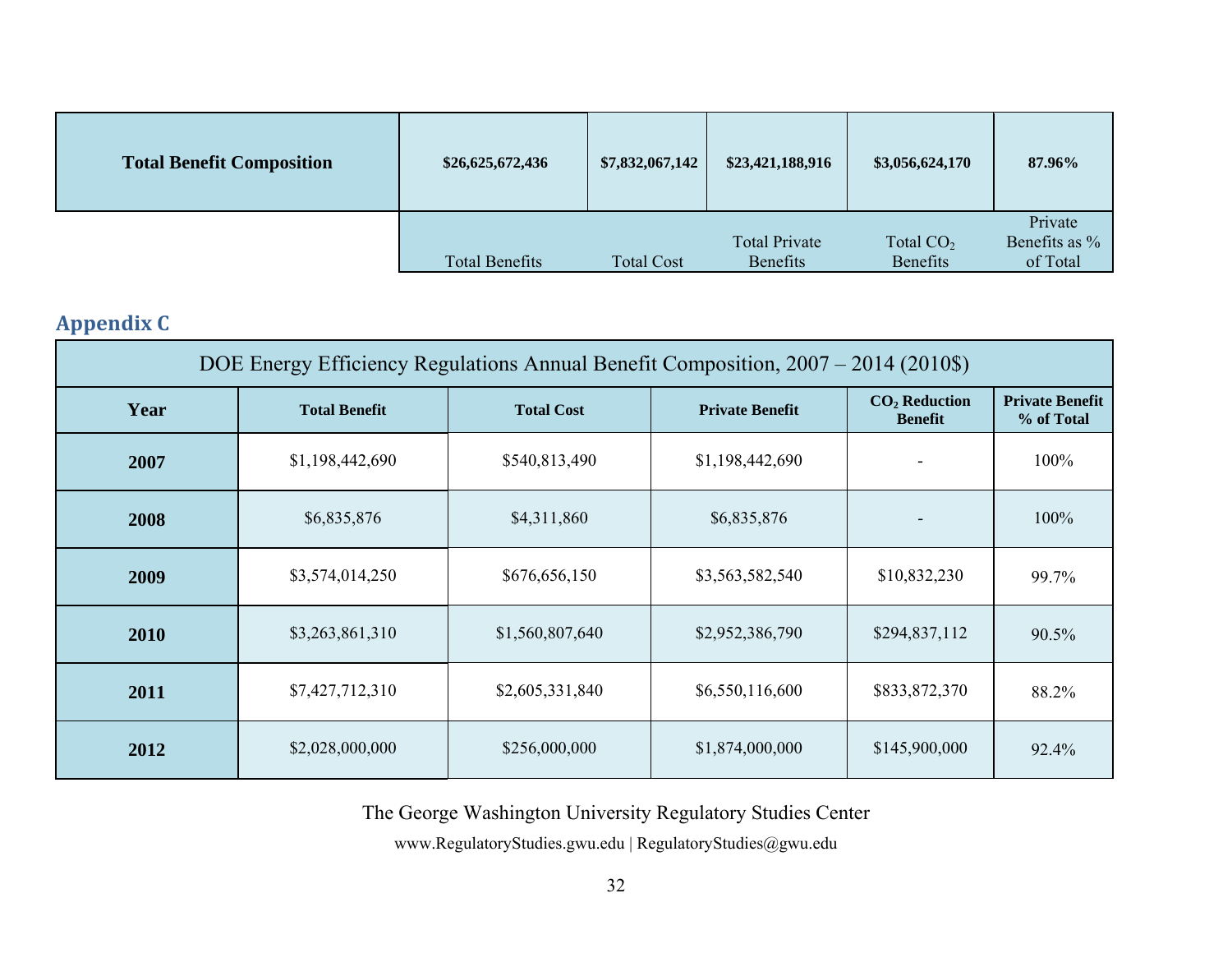| 2013 | \$1,480,274,700 | \$337,739,170   | \$1,179,760,520 | \$286,360,930   | 79.7% |
|------|-----------------|-----------------|-----------------|-----------------|-------|
| 2014 | \$7,646,531,300 | \$1,850,406,992 | \$6,096,063,900 | \$1,484,821,528 | 79.7% |

## **Appendix D**

| DOE Energy Efficiency Regulations Lacking Sufficient Analysis for Inclusion (2004 – 2013) |            |                                                                                                                                                                                                                                                                                                                |                   |                     |  |  |  |
|-------------------------------------------------------------------------------------------|------------|----------------------------------------------------------------------------------------------------------------------------------------------------------------------------------------------------------------------------------------------------------------------------------------------------------------|-------------------|---------------------|--|--|--|
| Agency                                                                                    | <b>RIN</b> | <b>Rule Title</b>                                                                                                                                                                                                                                                                                              | Published<br>Date | Cause for Exclusion |  |  |  |
| <b>DOE</b>                                                                                | 1904-AB46  | Energy Conservation Program for Consumer Products;<br>Central Air Conditioners and Heat Pumps Energy<br><b>Conservation Standards</b>                                                                                                                                                                          | 8/17/2004         | No analysis         |  |  |  |
| <b>DOE</b>                                                                                | 1904-AA95  | Energy Efficiency Program for Certain Commercial and<br>Industrial Equipment: Test Procedures and Efficiency<br>Standards for Commercial Water Heaters, Hot Water<br>Supply Boilers and Unfired Hot Water Storage Tanks                                                                                        | 10/21/2004        | No analysis         |  |  |  |
| <b>DOE</b>                                                                                | 1904-AA96  | Energy Efficiency Program for Certain Commercial and<br>Industrial Equipment: Test Procedures and Efficiency<br>Standards for Commercial Warm Air Furnaces; General<br>Provisions for Commercial Heating, Air Conditioning and<br>Water Heating Equipment; Energy Efficiency Provisions<br>for Electric Motors | 10/21/2004        | No analysis         |  |  |  |
| <b>DOE</b>                                                                                | 1904-AB02  | Energy Efficiency Program for Certain Commercial and<br>Industrial Equipment: Test Procedures and Efficiency                                                                                                                                                                                                   | 10/21/2004        | No analysis         |  |  |  |

The George Washington University Regulatory Studies Center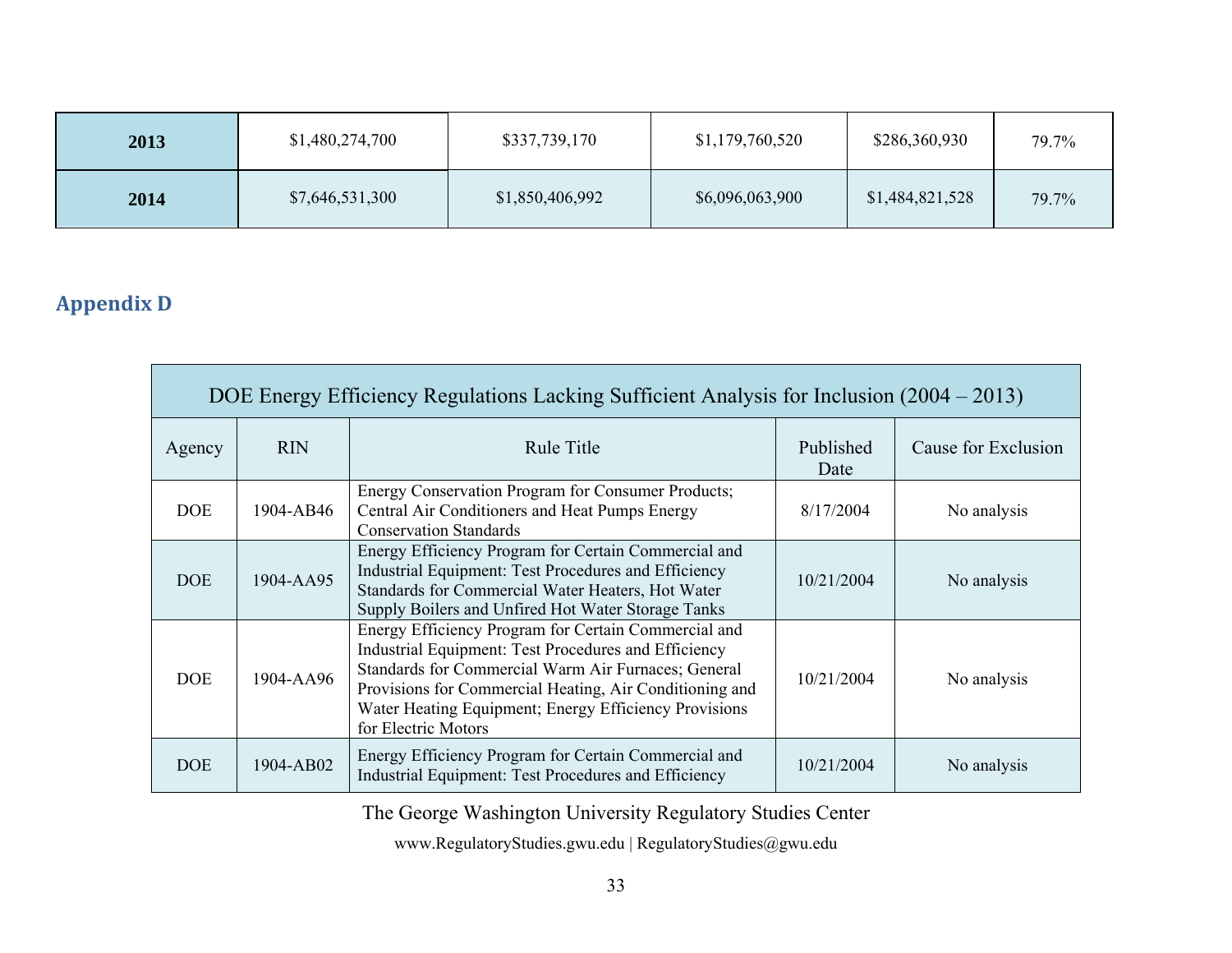|            |                                     | <b>Standards for Commercial Packaged Boilers</b>                                                                                                                                               |            |                       |
|------------|-------------------------------------|------------------------------------------------------------------------------------------------------------------------------------------------------------------------------------------------|------------|-----------------------|
| <b>DOE</b> | 1904-AA97                           | Energy Efficiency Program for Certain Commercial and<br>Industrial Equipment: Test Procedures and Efficiency<br>Standards for Commercial Air Conditioners and Heat<br>Pumps                    | 10/21/2004 | No analysis           |
| <b>DOE</b> | 1904-AB54                           | Energy Conservation Standards for Certain Consumer<br>Products and Commercial and Industrial Equipment                                                                                         | 10/18/2005 | No analysis           |
| <b>DOE</b> | 1904-AB13                           | <b>Energy Conservation Standards for New Federal</b><br>Commercial and Multi-Family High-Rise Residential<br>Buildings and New Federal Low-Rise Residential<br><b>Buildings</b>                | 12/4/2006  | No analysis           |
| <b>DOE</b> | 1904-AB16<br>1904-AB17<br>1904-AB44 | Energy Efficiency Program for Certain Commercial and<br>Industrial Equipment: Efficiency Standards for Commercial<br>Heating, Air-Conditioning, and Water-Heating Equipment                    | 3/7/2007   | No analysis           |
| <b>DOE</b> | 1904-AB74                           | <b>Energy Conservation Standards for Certain Consumer</b><br>Products and Commercial and Industrial Equipment                                                                                  | 3/23/2009  | No analysis           |
| <b>DOE</b> | 1904-AB83                           | Energy Conservation Program for Certain Industrial<br>Equipment: Energy Conservation Standards and Test<br>Procedures for Commercial Heating, Air-Conditioning, and<br>Water-Heating Equipment | 7/22/2009  | Insufficient analysis |
| <b>DOE</b> | 1904-AB85                           | Energy Conservation Program: Test Procedures for Walk-<br>In Coolers and Walk-In Freezers                                                                                                      | 4/15/2011  | No analysis           |
| <b>DOE</b> | 1904-AC41                           | Energy Efficiency Design Standards for New Federal<br>Commercial and Multi-Family High-Rise Residential<br>Buildings and New Federal Low-Rise Residential<br><b>Buildings</b>                  | 8/10/2011  | No analysis           |
| <b>DOE</b> | 1904-AB57                           | Energy Conservation Program: Energy Conservation<br><b>Standards for Certain External Power Supplies</b>                                                                                       | 9/19/2011  | No analysis           |
| <b>DOE</b> | 1904-AC56                           | Energy Conservation Program: Energy Conservation<br><b>Standards for Direct Heating Equipment</b>                                                                                              | 11/18/2011 | No analysis           |

The George Washington University Regulatory Studies Center